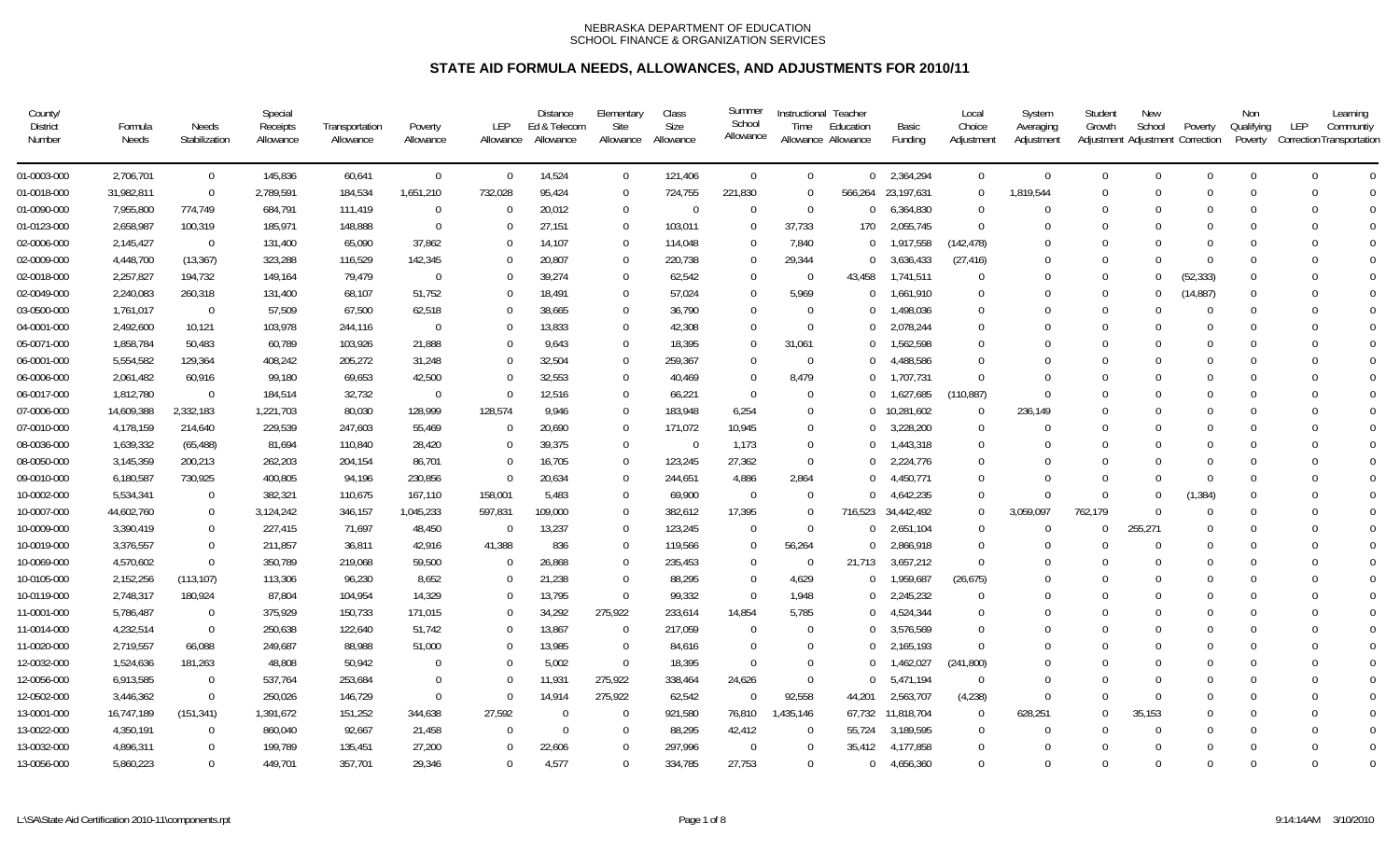| County/<br><b>District</b><br>Number | Formula<br>Needs | Needs<br>Stabilization | Special<br>Receipts<br>Allowance | Transportation<br>Allowance | Poverty<br>Allowance | <b>LEP</b><br>Allowance | <b>Distance</b><br>Ed & Telecom<br>Allowance | Elementary<br>Site<br>Allowance | Class<br>Size<br>Allowance | Summer<br>School<br>Allowance | Time           | Instructional Teacher<br>Education<br>Allowance Allowance | Basic<br>Funding | Local<br>Choice<br>Adjustment | System<br>Averaging<br>Adjustment | Student<br>Growth | New<br>School<br>Adjustment Adjustment Correction | Poverty  | Non<br>Qualifying<br>Poverty | Learning<br>LEP<br>Communtiy<br>Correction Transportation |             |
|--------------------------------------|------------------|------------------------|----------------------------------|-----------------------------|----------------------|-------------------------|----------------------------------------------|---------------------------------|----------------------------|-------------------------------|----------------|-----------------------------------------------------------|------------------|-------------------------------|-----------------------------------|-------------------|---------------------------------------------------|----------|------------------------------|-----------------------------------------------------------|-------------|
| 13-0097-000                          | 4,319,416        | $\mathbf 0$            | 319,277                          | 190,218                     | 59,128               | 26,400                  | 11,484                                       | $\mathbf 0$                     | 200,503                    | $\mathbf 0$                   | $\overline{0}$ | 81,654                                                    | 3,430,752        | $\overline{0}$                | $\mathbf 0$                       | $\Omega$          | $\mathbf{0}$                                      | $\Omega$ | $\Omega$                     | $\Omega$                                                  | $\Omega$    |
| 14-0008-000                          | 3,240,843        | $\mathbf 0$            | 321,410                          | 120,240                     | $\overline{0}$       | $\Omega$                | 23,457                                       | $\Omega$                        | 80,937                     | $\Omega$                      | 104,425        | 89,838                                                    | 2,514,023        | (13, 488)                     | $\Omega$                          | $\Omega$          | $\Omega$                                          | $\Omega$ | $\Omega$                     | $\Omega$                                                  | $\Omega$    |
| 14-0045-000                          | 3,066,800        | 126,145                | 182,831                          | 90,158                      | 25,500               | $\theta$                | $\Omega$                                     | $\Omega$                        | 136,122                    | $\Omega$                      | $\Omega$       |                                                           | 2,540,050        | $\Omega$                      |                                   | $\Omega$          | $\Omega$                                          | (34,007) | $\Omega$                     | $\Omega$                                                  | $\Omega$    |
| 14-0054-000                          | 3,538,112        | $\Omega$               | 314,495                          | 144,879                     | 36,465               | $\Omega$                | 12,370                                       | $\Omega$                        | 90,135                     | $\Omega$                      | $\Omega$       | $\Omega$                                                  | 2,939,769        | $\Omega$                      | $\Omega$                          | $\Omega$          | $\Omega$                                          | $\Omega$ | $\Omega$                     | $\Omega$                                                  | $\Omega$    |
| 14-0101-000                          | 1,745,311        | (130, 450)             | 129,600                          | 49,459                      | 18,497               | $\Omega$                | 12,303                                       | $\Omega$                        | 27,592                     | $\Omega$                      | 66,131         |                                                           | 1,703,187        | (131,009)                     |                                   |                   | $\Omega$                                          |          | $\Omega$                     | $\Omega$                                                  | $\mathbf 0$ |
| 14-0541-000                          | 1,400,580        | 8,309                  | 102,140                          | 53,971                      | 5,962                | $\Omega$                | 24,430                                       | $\Omega$                        | $\Omega$                   | 6,841                         | $\Omega$       | $\Omega$                                                  | 1,470,615        | (271, 688)                    |                                   |                   | $\Omega$                                          |          | $\Omega$                     |                                                           | $\Omega$    |
| 15-0010-000                          | 5,812,956        | $\Omega$               | 303,723                          | 279,492                     | 94,350               | 113,435                 | 32,277                                       | $\Omega$                        | 312,712                    | $\Omega$                      | 28,838         | $\Omega$                                                  | 4,648,130        | $\Omega$                      |                                   |                   | $\Omega$                                          |          | $\Omega$                     | $\Omega$                                                  | $\bigcap$   |
| 15-0536-000                          | 2,884,948        | 137,199                | 126,569                          | 237,470                     | 60,775               | 6,732                   | 6,027                                        | $\Omega$                        | 95,653                     | $\Omega$                      | 159,016        |                                                           | 2,055,507        | $\Omega$                      | 0                                 |                   | $\Omega$                                          |          | $\Omega$                     | $\Omega$                                                  | $\Omega$    |
| 16-0006-000                          | 8,406,861        | 1,336,995              | 559,521                          | 69,260                      | 136,000              | $\mathbf{0}$            | 23,571                                       | 505,857                         | 296,156                    | $\Omega$                      | $\overline{0}$ | 120,300                                                   | 5,359,200        | $\Omega$                      |                                   |                   | $\Omega$                                          |          | $\Omega$                     |                                                           | $\Omega$    |
| 16-0030-000                          | 2,042,372        | 269,212                | 114,082                          | 62,882                      | 45,546               | $\mathbf{0}$            | 2,404                                        | $\Omega$                        | 22,074                     | $\overline{0}$                | 98,326         | $\Omega$                                                  | 1,427,846        | $\Omega$                      |                                   |                   | $\Omega$                                          |          | $\Omega$                     |                                                           | $\Omega$    |
| 17-0001-000                          | 11,691,535       | $\overline{0}$         | 773,657                          | 104,774                     | 241,021              | 27,592                  | 6,763                                        | $\Omega$                        | 763,384                    | 6,841                         | 156,635        | $\Omega$                                                  | 9,610,869        | $\Omega$                      |                                   |                   | $\theta$                                          |          | $\Omega$                     | $\Omega$                                                  | $\Omega$    |
| 17-0003-000                          | 3,215,286        | 418,694                | 120,460                          | 200,868                     | 37,556               | 17,000                  | 8,099                                        | $\Omega$                        | 79,098                     | $\overline{0}$                | 82,891         | $\Omega$                                                  | 2,250,622        | $\Omega$                      | 0                                 |                   | $\Omega$                                          |          | $\Omega$                     | $\Omega$                                                  | $\Omega$    |
| 17-0009-000                          | 2,680,902        | $\mathbf 0$            | 144,539                          | 145,968                     | 82,468               | $\Omega$                | 13,146                                       | $\Omega$                        | 104,850                    | $\Omega$                      | 35,449         | $\Omega$                                                  | 2,154,481        | $\Omega$                      | $\Omega$                          |                   | $\Omega$                                          |          | $\Omega$                     | $\Omega$                                                  | $\Omega$    |
| 18-0002-000                          | 4,267,992        | $\Omega$               | 212,558                          | 95,909                      | 21,304               | 39,126                  | 1,320                                        | $\Omega$                        | 244,651                    | $\Omega$                      | 79,460         | $\cup$                                                    | 3,573,664        | $\Omega$                      | $\Omega$                          |                   | $\Omega$                                          |          | $\Omega$                     | $\Omega$                                                  | $\mathbf 0$ |
| 18-0011-000                          | 2,978,046        | (19, 741)              | 311,353                          | 64,330                      | 56,936               | 69,247                  | $\Omega$                                     | $\Omega$                        | 99,332                     | $\Omega$                      | - 0            | $\Omega$                                                  | 2,425,788        | (29, 199)                     |                                   | $\Omega$          | $\Omega$                                          | $\Omega$ | $\Omega$                     | $\Omega$                                                  | $\mathbf 0$ |
| 18-0070-000                          | 2,051,881        | 94,736                 | 169,094                          | 31,909                      | 26,082               | $\Omega$                | $\Omega$                                     | $\Omega$                        | 79,098                     | $\Omega$                      | 21,022         | $\Omega$                                                  | 1,735,370        | (86, 126)                     | $\Omega$                          | $\Omega$          | $\Omega$                                          | $\Omega$ | $\Omega$                     | (19, 303)                                                 | $\Omega$    |
| 18-0501-000                          | 4,401,612        | $\Omega$               | 378,072                          | 241,624                     | 22,824               | $\Omega$                | 32,783                                       | $\Omega$                        | 215,219                    | 19,154                        | $\overline{0}$ |                                                           | 3,495,199        | $\Omega$                      | $\Omega$                          | $\Omega$          | $\Omega$                                          | (3, 262) | $\Omega$                     | $\Omega$                                                  | $\Omega$    |
| 19-0039-000                          | 1,756,592        | $\mathbf 0$            | 46,381                           | 52,523                      | $\Omega$             | $\Omega$                | 43,993                                       | $\Omega$                        | 62,542                     | $\Omega$                      | 54,977         |                                                           | 1,650,461        | (154, 286)                    | 0                                 | $\Omega$          | $\Omega$                                          | $\Omega$ | $\Omega$                     | $\Omega$                                                  | $\Omega$    |
| 19-0058-000                          | 2,220,178        | $\overline{0}$         | 151,142                          | 72,052                      | $\Omega$             | $\Omega$                | 12,009                                       | $\Omega$                        | 75,419                     | $\Omega$                      | 0              |                                                           | 2,132,872        | (223, 316)                    |                                   |                   | $\Omega$                                          |          | $\Omega$                     | $\Omega$                                                  | $\Omega$    |
| 19-0059-000                          | 1,990,635        | 189,735                | 96,637                           | 66,850                      | $\Omega$             | $\Omega$                | $\Omega$                                     | $\Omega$                        | 40,469                     | $\Omega$                      | $\Omega$       | $\Omega$                                                  | 1,701,864        | (104, 920)                    | 0                                 |                   | $\Omega$                                          |          | $\Omega$                     | $\Omega$                                                  | $\Omega$    |
| 19-0123-000                          | 15,281,073       | $\Omega$               | 823,148                          | 35,909                      | 694,450              | 821,100                 | 9,575                                        | $\Omega$                        | 1,155,194                  | 100,459                       | $\Omega$       |                                                           | 0 11,641,238     | $\Omega$                      | 0                                 |                   | $\Omega$                                          |          | $\Omega$                     | $\Omega$                                                  | $\theta$    |
| 20-0001-000                          | 8,083,764        | (59, 144)              | 479,367                          | 131,367                     | 259,355              | 151,757                 | 31,481                                       | 275,922                         | 435,957                    | 64,888                        | 117,750        | $\cup$                                                    | 6,195,065        | $\Omega$                      | $\Omega$                          |                   | $\Omega$                                          |          | $\Omega$                     | $\Omega$                                                  | $\Omega$    |
| 20-0020-000                          | 3,184,949        | $\overline{0}$         | 170,499                          | 69,241                      | 57,751               | $\Omega$                | 43,404                                       | $\Omega$                        | 147,158                    | 18,567                        | 111,985        |                                                           | 2,566,343        | $\Omega$                      |                                   |                   | $\Omega$                                          |          |                              | $\Omega$                                                  | $\Omega$    |
| 20-0030-000                          | 4,709,463        | 58,209                 | 351,560                          | 152,222                     | $\Omega$             | $\Omega$                | 21,007                                       | $\Omega$                        | 217,059                    | 195                           | 54,366         | 52,209                                                    | 3,802,634        | $\Omega$                      | $\Omega$                          |                   | $\Omega$                                          |          | $\Omega$                     | $\Omega$                                                  | $\Omega$    |
| 21-0015-000                          | 3,161,167        | $\Omega$               | 185,233                          | 216,909                     | 49,448               | $\Omega$                | 18,773                                       | $\Omega$                        | 123,245                    | $\Omega$                      | 335,246        |                                                           | 2,232,314        | $\Omega$                      | $\Omega$                          |                   | $\Omega$                                          |          | $\Omega$                     | $\Omega$                                                  | $\bigcap$   |
| 21-0025-000                          | 7,921,098        | $\mathbf 0$            | 561,481                          | 209,484                     | 153,280              | 22,440                  | 30,073                                       | $\Omega$                        | 478,265                    | 23,062                        | $\Omega$       |                                                           | 6,443,013        | $\Omega$                      |                                   |                   | $\Omega$                                          |          | $\Omega$                     |                                                           | $\Omega$    |
| 21-0044-000                          | 2,366,275        | 71,589                 | 157,700                          | 134,995                     | 59,500               | $\mathbf{0}$            | 23,868                                       | $\Omega$                        | 95,653                     | $\Omega$                      | $\Omega$       |                                                           | 1,822,970        | $\Omega$                      |                                   |                   | $\Omega$                                          |          | $\Omega$                     | $\Omega$                                                  | $\Omega$    |
| 21-0084-000                          | 2,113,688        | $\mathbf 0$            | 68,161                           | 108,413                     | 48,040               | $\Omega$                | 12,343                                       | $\Omega$                        | 77,258                     | $\Omega$                      | $\Omega$       | $\Omega$                                                  | 1,799,472        | $\Omega$                      | $\Omega$                          |                   | $\Omega$                                          |          | $\Omega$                     | $\Omega$                                                  | $\Omega$    |
| 21-0089-000                          | 1,971,194        | $\Omega$               | 80,429                           | 78,933                      | 25,005               | $\Omega$                | 11,888                                       | $\Omega$                        | 69,900                     | $\overline{0}$                | 67,260         | $\Omega$                                                  | 1,637,778        | $\Omega$                      | $\Omega$                          | $\Omega$          | $\Omega$                                          |          | $\Omega$                     | $\Omega$                                                  | $\theta$    |
| 21-0180-000                          | 2,773,014        | 194,114                | 166,278                          | 154,101                     | 37,746               | $\Omega$                | 13,227                                       | 137,961                         | 47,826                     | $\Omega$                      | 3,361          | $\cap$                                                    | 2,018,399        | $\Omega$                      | $\Omega$                          | $\Omega$          | $\Omega$                                          |          | $\Omega$                     | $\Omega$                                                  | $\Omega$    |
| 22-0011-000                          | 38,826,064       | $\overline{0}$         | 2,987,710                        | 335,540                     | 2,550,000            | 2,030,326               | 50,528                                       | 275,922                         | 2,058,378                  | 221,439                       | $\Omega$       | 352,591                                                   | 25,237,329       | $\Omega$                      | 2,167,783                         | 558,518           | $\Omega$                                          |          | $\Omega$                     | $\Omega$                                                  | $\Omega$    |
| 22-0031-000                          | 4,249,173        | $\overline{0}$         | 258,095                          | 111,448                     | 38,250               | $\Omega$                | 22,552                                       | $\overline{0}$                  | 128,764                    | $\overline{0}$                | - 0            | 72,176                                                    | 3,636,433        | (18, 545)                     | $\Omega$                          | $\Omega$          | $\Omega$                                          |          | $\Omega$                     | $\Omega$                                                  | $\bigcap$   |
| 23-0002-000                          | 9,408,877        | $\Omega$               | 502,963                          | 45,785                      | 417,027              | $\Omega$                | 17,762                                       | 413,883                         | 480,104                    | 84,432                        | $\overline{0}$ |                                                           | 7,446,921        | $\Omega$                      | $\mathbf 0$                       | $\Omega$          | $\Omega$                                          |          | $\Omega$                     | $\Omega$                                                  |             |
| 23-0071-000                          | 2,662,574        | 153,213                | 220,552                          | 48,266                      | 95,865               | $\Omega$                | 7,574                                        | $\Omega$                        | 73,579                     | $\Omega$                      | $\theta$       |                                                           | 2,063,525        | $\Omega$                      | $\Omega$                          |                   | $\Omega$                                          |          | $\Omega$                     |                                                           | $\bigcap$   |
| 24-0001-000                          | 28,214,822       | 2,379                  | 1,112,861                        | 284,871                     | 2,537,896            | 2,522,599               | $\Omega$                                     | $\Omega$                        | 1,556,200                  | 411,020                       | 278,025        |                                                           | 0 18,502,961     | $\Omega$                      | 1,006,010                         |                   | $\Omega$                                          |          | $\Omega$                     | $\Omega$                                                  | $\bigcap$   |
| 24-0004-000                          | 2,939,587        | $\Omega$               | 151,220                          | 116,600                     | 40,413               | $\Omega$                | 2,559                                        | $\Omega$                        | $\Omega$                   | 26,385                        | $\Omega$       |                                                           | $0$ 2,602,410    | $\Omega$                      | $\Omega$                          | $\Omega$          | $\Omega$                                          |          | $\Omega$                     | $\Omega$                                                  | $\Omega$    |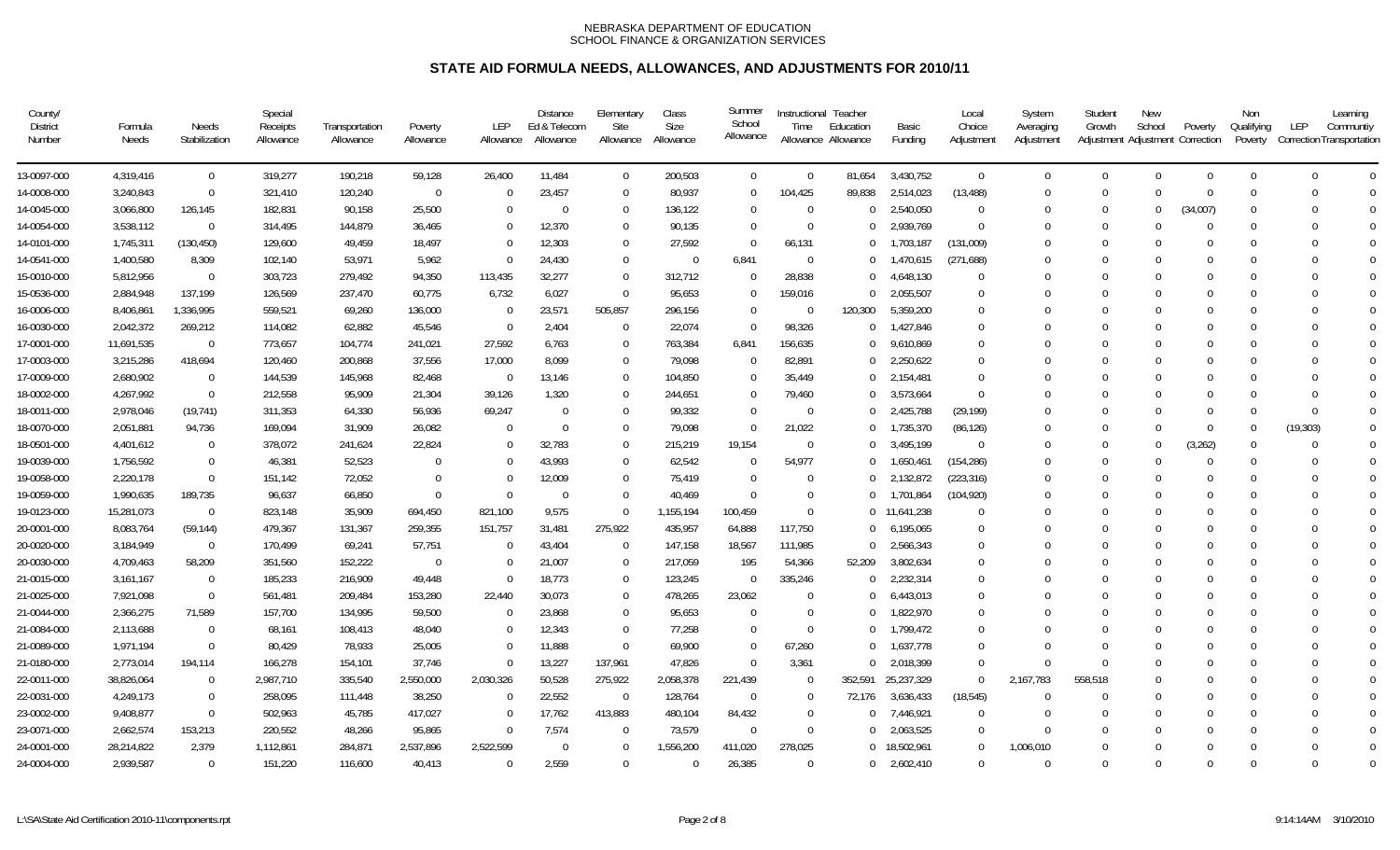| County/<br><b>District</b><br>Number | Formula<br>Needs | Needs<br>Stabilization | Special<br>Receipts<br>Allowance | Transportation<br>Allowance | Poverty<br>Allowance | LEP<br>Allowance | <b>Distance</b><br>Ed & Telecom<br>Allowance | Elementary<br>Site<br>Allowance | Class<br><b>Size</b><br>Allowance | Summer<br>School<br>Allowance | Time           | Instructional Teacher<br>Education<br>Allowance Allowance | Basic<br>Funding      | Local<br>Choice<br>Adjustment | System<br>Averaging<br>Adjustment | Student<br>Growth | <b>New</b><br>School | Poverty<br>Adjustment Adjustment Correction | Non<br>Qualifying<br>Poverty | LEP<br>Correction Transportation | Learning<br>Communtiy |
|--------------------------------------|------------------|------------------------|----------------------------------|-----------------------------|----------------------|------------------|----------------------------------------------|---------------------------------|-----------------------------------|-------------------------------|----------------|-----------------------------------------------------------|-----------------------|-------------------------------|-----------------------------------|-------------------|----------------------|---------------------------------------------|------------------------------|----------------------------------|-----------------------|
| 24-0011-000                          | 9,247,339        | $\overline{0}$         | 660,627                          | 73,879                      | 218,025              | 79,900           | 18,652                                       | $\overline{0}$                  | 557,363                           | 57,852                        | $\Omega$       |                                                           | 0 7,581,042           | $\Omega$                      | $\Omega$                          | $\Omega$          | $\Omega$             | $\Omega$                                    | $\Omega$                     | $\Omega$                         | $\Omega$              |
| 24-0020-000                          | 8,366,580        | $\overline{0}$         | 369,250                          | 105,868                     | 152,235              | $\Omega$         | 4.615                                        | $\Omega$                        | 515,054                           | 27,753                        | $\overline{0}$ | 64.759                                                    | 7,127,046             | $\Omega$                      | $\Omega$                          | $\Omega$          | $\Omega$             | $\Omega$                                    | $\Omega$                     | $\Omega$                         | $\Omega$              |
| 24-0101-000                          | 2,298,934        | $\overline{0}$         | 80,784                           | 156,911                     | 63,495               | $\Omega$         | 1.799                                        | $\Omega$                        | 99,332                            | 12,313                        | 31,366         | $\cup$                                                    | 1,852,934             | $\Omega$                      | $\Omega$                          | $\cup$            | 0                    | $\Omega$                                    | $\Omega$                     | ∩                                | $\Omega$              |
| 25-0025-000                          | 3,375,325        | 892,872                | 104,154                          | 91,886                      | $\Omega$             | $\mathbf 0$      | 14,855                                       | $\Omega$                        | 86,456                            | $\Omega$                      | $\overline{0}$ | $\Omega$                                                  | 2,185,102             | -0                            | $\Omega$                          | $\Omega$          | 0                    | $\Omega$                                    | $\Omega$                     | 0                                | $\Omega$              |
| 25-0095-000                          | 1,765,639        | (25, 826)              | 63,667                           | 40,506                      | $\Omega$             | $\Omega$         | $\Omega$                                     | $\Omega$                        | 90,135                            | $\Omega$                      | $\Omega$       | $\Omega$                                                  | 1,597,158             | -0                            | 0                                 | $\Omega$          | 0                    | $\Omega$                                    | $\Omega$                     |                                  | $\Omega$              |
| 26-0001-000                          | 4,329,035        | $\overline{0}$         | 206,427                          | 130,449                     | 45,680               | $\Omega$         | $\Omega$                                     | 275,922                         | 231,775                           | $\Omega$                      | $\Omega$       | $\cup$                                                    | 3,438,782             | $\Omega$                      |                                   |                   | 0                    | $\Omega$                                    | $\Omega$                     |                                  | $\Omega$              |
| 26-0024-000                          | 1,650,152        | 22,025                 | 86,646                           | 43.974                      | 10,113               | $\Omega$         | 14,200                                       | $\Omega$                        | 20,234                            | $\Omega$                      | $\Omega$       | 840                                                       | 1,658,354             | (206, 234)                    | 0                                 | $\Omega$          | $\Omega$             | $\Omega$                                    | $\Omega$                     | $\Omega$                         | $\Omega$              |
| 26-0070-000                          | 2,432,458        | (77, 325)              | 93,382                           | 83,292                      | 42,000               | $\Omega$         | 21,772                                       | $\Omega$                        | 119,566                           | 14,267                        | $\Omega$       | $\Omega$                                                  | 2,135,503             | $\Omega$                      | $\Omega$                          |                   | $\Omega$             | $\Omega$                                    | $\Omega$                     |                                  |                       |
| 26-0561-000                          | 3,056,667        | $\overline{0}$         | 198,052                          | 89,760                      | 29,750               | 25,500           | 18,499                                       | $\Omega$                        | 95,653                            | 10,359                        | 36,971         | $\cup$                                                    | 2,552,123             | $\Omega$                      | U                                 | $\Omega$          | $\Omega$             | $\Omega$                                    | $\Omega$                     |                                  | $\Omega$              |
| 27-0001-000                          | 41,232,597       | $\overline{0}$         | 2,160,729                        | 246,551                     | 1,206,507            | 506,772          | $\Omega$                                     | $\Omega$                        | 1,874,430                         | 279,291                       | 359,219        | 1,721,905                                                 | 29,942,897            | $\Omega$                      | 2,934,297                         |                   | 0                    | $\Omega$                                    | $\Omega$                     |                                  | $\Omega$              |
| 27-0046-000                          | 1,850,225        | (51, 434)              | 123,016                          | 50,324                      | $\Omega$             | $\Omega$         | $\Omega$                                     | $\Omega$                        | 66,221                            | 8,013                         | 85,303         | $\overline{0}$                                            | 1,710,827             | (142, 045)                    | $\Omega$                          | $\Omega$          | 0                    | $\Omega$                                    | $\Omega$                     | $\Omega$                         | $\Omega$              |
| 27-0062-000                          | 2,942,631        | $\overline{0}$         | 203,056                          | 12,359                      | 33,268               | $\Omega$         | 14,193                                       | $\Omega$                        | 143,479                           | $\Omega$                      | 19,274         | $\Omega$                                                  | 2,517,002             | $\Omega$                      | U                                 | $\Omega$          | 0                    | $\Omega$                                    | $\Omega$                     | ∩                                | $\Omega$              |
| 27-0594-000                          | 6,109,866        | $\overline{0}$         | 504,525                          | 276,064                     | 53,295               | 68,170           | $\Omega$                                     | $\Omega$                        | 263,046                           | $\Omega$                      | 182,410        | 62,626                                                    | 4,699,731             | $\Omega$                      | $\Omega$                          | $\Omega$          | $\Omega$             | $\Omega$                                    | $\Omega$                     | $\Omega$                         | $\overline{0}$        |
| 27-0595-000                          | 4,786,075        | (20, 806)              | 323,102                          | 112,057                     | $\Omega$             | $\Omega$         | 23,316                                       | $\Omega$                        | 182,109                           | 2,541                         | $\Omega$       | 134.761                                                   | 4,028,996             | $\Omega$                      | $\Omega$                          | $\Omega$          | $\Omega$             | $\Omega$                                    | $\Omega$                     | $\Omega$                         | $\Omega$              |
| 28-0001-000                          | 462,306,426      | $\overline{0}$         | 30,075,123                       | 15,415,833                  | 37,825,000           | 14,922,972       | 250,606                                      | $\Omega$                        | 13,827,373                        | 6,361,532                     | $\Omega$       |                                                           | 0 323,740,646         | $\Omega$                      | 19,383,342                        | $\Omega$          | $\Omega$             | $\Omega$                                    | $\Omega$                     | $\Omega$                         | 504,000               |
| 28-0010-000                          | 48,286,955       | $\overline{0}$         | 2,652,898                        | 441,883                     | 44,200               | 137,961          | 65,760                                       | $\Omega$                        | 1,087,133                         | 193,881                       | $\Omega$       |                                                           | 1,231,371 35,513,062  | -0                            | 2,880,376                         | 1,886,254         | 2,132,177            | $\Omega$                                    | $\Omega$                     |                                  | 20,000                |
| 28-0015-000                          | 7,806,571        | 1,185,408              | 386,355                          | 195,204                     | 110,270              | 27,592           | 13,597                                       | $\Omega$                        | 389,970                           | 5,863                         | $\Omega$       | 131,099                                                   | 5,331,212             | $\Omega$                      | $\Omega$                          | $\Omega$          | $\Omega$             | $\Omega$                                    | $\Omega$                     |                                  | 30,000                |
| 28-0017-000                          | 197,806,884      | - 0                    | 11,925,683                       | 1,470,692                   | 352,995              | 727,683          | 682,513                                      | $\Omega$                        | 5,901,053                         | 464,768                       | 7,180,301      |                                                           | 3,313,852 154,092,194 | $\Omega$                      | 10,141,298                        | 977,957           | 375,896              | $\Omega$                                    | $\Omega$                     | <sup>0</sup>                     | 200,000               |
| 28-0054-000                          | 28,247,926       | $\overline{0}$         | 2,537,362                        | $\overline{0}$              | 792,370              | 451,350          | 54,222                                       | $\Omega$                        | 1,657,372                         | 43,389                        | $\overline{0}$ | 709,083                                                   | 20,615,804            | $\Omega$                      | 1,296,975                         | $\Omega$          | $\Omega$             | $\Omega$                                    | $\Omega$                     | $\Omega$                         | 90,000                |
| 28-0059-000                          | 12,415,998       | $\overline{0}$         | 446,340                          | 112,129                     | 13,760               | 24,450           | 10,353                                       | $\Omega$                        | 842,482                           | 37,330                        | $\overline{0}$ | 193.193                                                   | 9,238,952             | $\Omega$                      | $\overline{0}$                    | 608,573           | 883,412              | $\Omega$                                    | $\Omega$                     | (4,976)                          | 10,000                |
| 28-0066-000                          | 57,039,694       | 3,318,704              | 3,405,009                        | 353,306                     | 255,000              | 320,896          | 63,214                                       | $\Omega$                        | 2,429,953                         | 203,263                       | 416,283        | 1,686,522                                                 | 41,665,282            | $\Omega$                      | 2,734,262                         | $\Omega$          | $\Omega$             | $\Omega$                                    | $\Omega$                     | <sup>0</sup>                     | 188,000               |
| 29-0117-000                          | 5,371,538        | 464,266                | 217,228                          | 483,360                     | 121,608              | 21,111           | 21,644                                       | 367,896                         | 93,813                            | $\Omega$                      | $\Omega$       | 28,002                                                    | 3,606,856             | $\Omega$                      | $\Omega$                          | $\Omega$          | $\Omega$             | (54, 247)                                   | $\Omega$                     | 0                                | $\overline{0}$        |
| 30-0001-000                          | 2,665,002        | $\overline{0}$         | 196,679                          | 114,455                     | $\Omega$             | $\Omega$         | $\Omega$                                     | $\Omega$                        | 108,529                           | $\Omega$                      | $\Omega$       | $\Omega$                                                  | 2,329,213             | (68, 201)                     | $\Omega$                          | $\Omega$          | $\Omega$             | (15,674)                                    | $\Omega$                     |                                  | $\Omega$              |
| 30-0025-000                          | 6,156,242        | 58,009                 | 897,659                          | 167,969                     | 80,572               | $\Omega$         | 11,614                                       | $\Omega$                        | 207,861                           | 37,135                        | 74,616         | $\Omega$                                                  | 4,620,809             | $\Omega$                      | 0                                 | $\Omega$          | $\Omega$             | $\Omega$                                    | $\Omega$                     | <sup>0</sup>                     | $\Omega$              |
| 30-0054-000                          | 1,950,901        | (57, 147)              | 94,007                           | 65,826                      | $\Omega$             | $\Omega$         | 3,327                                        | $\Omega$                        | 71,740                            | $\Omega$                      | 64,941         | 9,012                                                     | 1,699,196             | -0                            | 0                                 | $\Omega$          | 0                    | $\Omega$                                    | $\Omega$                     | ∩                                |                       |
| 31-0506-000                          | 3,744,381        | (241, 744)             | 218,561                          | 134,200                     | 68,507               | $\Omega$         | 7,594                                        | $\Omega$                        | 125,085                           | 1,564                         | 514,481        | $\Omega$                                                  | 2,916,133             | $\Omega$                      |                                   | $\Omega$          | 0                    | $\Omega$                                    | $\Omega$                     | $\Omega$                         | $\Omega$              |
| 32-0046-000                          | 2,005,310        | 2,733                  | 42,122                           | 159,584                     | 35,799               | $\Omega$         | 32,277                                       | $\Omega$                        | $\overline{0}$                    | $\Omega$                      | 73,470         | $\Omega$                                                  | 1,659,326             | $\Omega$                      | U                                 | $\Omega$          | 0                    | $\Omega$                                    | $\Omega$                     | $\Omega$                         | $\Omega$              |
| 32-0095-000                          | 2,661,442        | 326,349                | 150,974                          | 143,247                     | 34,000               | $\Omega$         | 32,130                                       | $\Omega$                        | 73,579                            | $\Omega$                      | $\overline{0}$ | $\cup$                                                    | 1,913,913             | $\Omega$                      |                                   | $\cup$            | 0                    | $\Omega$                                    | $\Omega$                     | (12, 750)                        | $\overline{0}$        |
| 32-0125-000                          | 2,663,200        | 246,194                | 145,090                          | 173,910                     | 44,943               | $\Omega$         | 29,439                                       | $\Omega$                        | 90,135                            | $\Omega$                      | $\overline{0}$ | 30,172                                                    | 1,914,650             | -0                            | 0                                 | $\Omega$          | $\Omega$             | (11, 334)                                   | $\Omega$                     | $\Omega$                         | $\Omega$              |
| 33-0018-000                          | 3,357,732        | $\overline{0}$         | 238,256                          | 137,348                     | 74,431               | $\Omega$         | 28,027                                       | $\Omega$                        | 69,900                            | $\Omega$                      | 127,167        | $\Omega$                                                  | 2,682,604             | -0                            | 0                                 | $\Omega$          | $\Omega$             | $\Omega$                                    | $\Omega$                     | $\Omega$                         | $\Omega$              |
| 33-0021-000                          | 3,794,396        | $\Omega$               | 185,315                          | 234,056                     | 47,912               | $\Omega$         | 36,180                                       | $\Omega$                        | 176,590                           | $\Omega$                      | 314,222        | $\cup$                                                    | 2,800,121             | -0                            | 0                                 | $\Omega$          | 0                    | $\Omega$                                    | $\Omega$                     |                                  | $\Omega$              |
| 33-0540-000                          | 5,541,168        | 484,905                | 455,224                          | 352,977                     | 117,000              | $\Omega$         | 21,734                                       | $\Omega$                        | 237,293                           | $\Omega$                      | $\Omega$       | $\cup$                                                    | 3,872,036             | $\Omega$                      | 0                                 | $\Omega$          | $\Omega$             | $\Omega$                                    | $\Omega$                     |                                  | $\Omega$              |
| 34-0001-000                          | 4,431,061        | $\Omega$               | 396,594                          | 90,540                      | 137,655              | $\Omega$         | 10,138                                       | $\Omega$                        | 207,861                           | $\Omega$                      | $\Omega$       |                                                           | 3,588,273             | $\Omega$                      | $\Omega$                          | $\Omega$          | $\Omega$             | $\Omega$                                    | $\Omega$                     |                                  |                       |
| 34-0015-000                          | 20,039,551       | $\overline{0}$         | 1,880,591                        | 259,160                     | 630,460              | 27,592           | 24,510                                       | $\Omega$                        | 871,914                           | 586                           | $\overline{0}$ | 552,656                                                   | 15,024,973            | $\Omega$                      | 767,108                           | $\Omega$          | $\Omega$             | $\Omega$                                    | $\Omega$                     |                                  | $\Omega$              |
| 34-0034-000                          | 3,602,092        | $\overline{0}$         | 283,495                          | 153,474                     | 7,353                | $\Omega$         | $\Omega$                                     | $\Omega$                        | 198,664                           | $\Omega$                      | 27,819         | 13,120                                                    | 2,918,167             | $\Omega$                      | U                                 | $\Omega$          |                      |                                             | $\Omega$                     |                                  | $\Omega$              |
| 34-0100-000                          | 2,639,787        | $\Omega$               | 163,833                          | 146,247                     | $\Omega$             | $\Omega$         | $\Omega$                                     | $\Omega$                        | 123,245                           | $\Omega$                      | $\Omega$       | $\Omega$                                                  | 2,206,461             | $\Omega$                      | $\Omega$                          | $\Omega$          | $\Omega$             | $\Omega$                                    | $\Omega$                     | $\Omega$                         | $\Omega$              |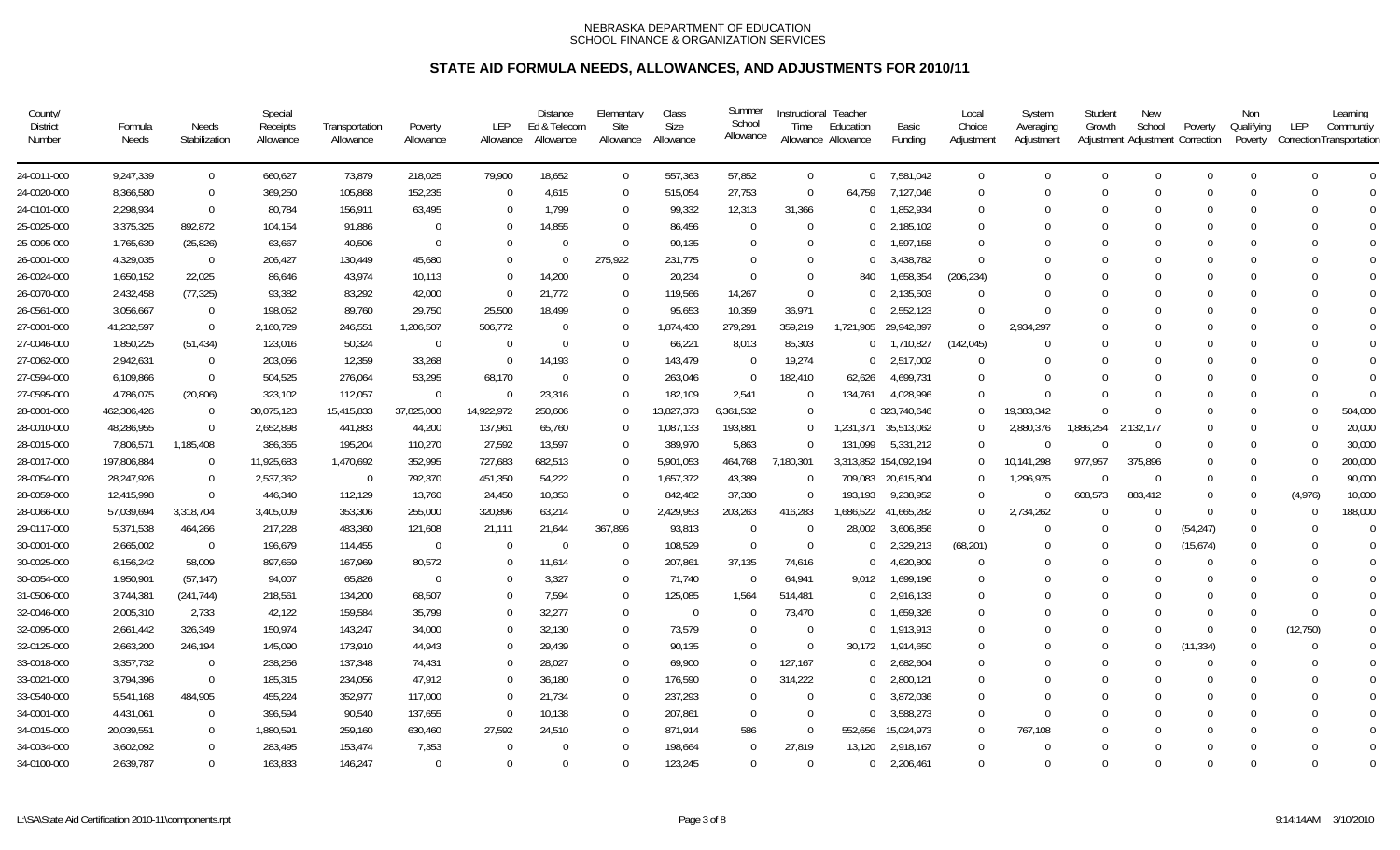| County/<br><b>District</b><br>Number | Formula<br>Needs | Needs<br>Stabilization | Special<br>Receipts<br>Allowance | Transportation<br>Allowance | Poverty<br>Allowance | <b>LEP</b><br>Allowance | <b>Distance</b><br>Ed & Telecom<br>Allowance | Elementary<br>Site<br>Allowance | Class<br><b>Size</b><br>Allowance | Summer<br>School<br>Allowance | Instructional Teacher<br>Time | Education<br>Allowance Allowance | Basic<br>Funding | Local<br>Choice<br>Adjustment | System<br>Averaging<br>Adjustment | Student<br>Growth | <b>New</b><br>School<br>Adjustment Adjustment Correction | Poverty  | Non<br>Qualifying<br>Poverty | Learning<br>LEP<br>Communtiy<br>Correction Transportation |
|--------------------------------------|------------------|------------------------|----------------------------------|-----------------------------|----------------------|-------------------------|----------------------------------------------|---------------------------------|-----------------------------------|-------------------------------|-------------------------------|----------------------------------|------------------|-------------------------------|-----------------------------------|-------------------|----------------------------------------------------------|----------|------------------------------|-----------------------------------------------------------|
| 35-0001-000                          | 3,683,711        | 492,252                | 240,210                          | 111,104                     | 121,447              | $\mathbf 0$             | 7,601                                        | $\overline{0}$                  | 115,887                           | 33,030                        | 199,668                       |                                  | $0$ 2,362,511    | $\Omega$                      | $\mathbf 0$                       | $\Omega$          | $\overline{0}$                                           | $\Omega$ | $\Omega$                     | $\Omega$<br>$\Omega$                                      |
| 36-0100-000                          | 3,639,544        | $\overline{0}$         | 164,846                          | 62,691                      | 77,435               | $\Omega$                | 9,925                                        | $\Omega$                        | 161,874                           | $\Omega$                      | $\overline{0}$                | $\Omega$                         | 3,162,772        | $\overline{0}$                | $\Omega$                          | $\Omega$          | $\Omega$                                                 | $\Omega$ | $\Omega$                     | $\Omega$<br>$\overline{0}$                                |
| 37-0030-000                          | 2,668,544        | $\overline{0}$         | 188,809                          | 124,675                     | $\Omega$             | $\Omega$                | $\Omega$                                     | $\Omega$                        | 55,184                            | $\Omega$                      | $\Omega$                      | $\Omega$                         | 2,299,876        | $\Omega$                      | 0                                 | $\Omega$          | $\Omega$                                                 | $\Omega$ | $\Omega$                     | $\Omega$<br>$\Omega$                                      |
| 38-0011-000                          | 2,040,808        | $\overline{0}$         | 63,873                           | 160,006                     | $\Omega$             | $\Omega$                | 8,200                                        | $\Omega$                        | 58,863                            | $\Omega$                      | 71,276                        | $\Omega$                         | 1,678,590        | $\Omega$                      | U                                 | $\Omega$          | $\Omega$                                                 | $\Omega$ | $\Omega$                     | $\Omega$<br><sup>0</sup>                                  |
| 39-0010-000                          | 2,414,841        | 278,428                | 106,932                          | 99,891                      | 25,500               | 7,889                   | 69.512                                       | $\Omega$                        | 71,740                            | $\Omega$                      | $\Omega$                      | $\Omega$                         | 1,754,950        | $\Omega$                      | 0                                 | $\Omega$          | $\Omega$                                                 | $\Omega$ | $\Omega$                     | $\Omega$<br>$\Omega$                                      |
| 39-0055-000                          | 1,617,369        | (55, 334)              | 62,252                           | $\Omega$                    | 65,554               | $\Omega$                | 8,163                                        | $\Omega$                        | 27,592                            | 16,222                        | 1,760                         | $\Omega$                         | 1,491,160        | -0                            | U                                 | $\Omega$          | 0                                                        | $\Omega$ | $\Omega$                     | $\Omega$<br>∩                                             |
| 39-0501-000                          | 2,390,319        | $\overline{0}$         | 76,200                           | 116,966                     | 101,150              | $\Omega$                | $\Omega$                                     | $\Omega$                        | 90,135                            | $\Omega$                      | 244,688                       | $\Omega$                         | 1,761,181        | $\Omega$                      | $\Omega$                          | $\Omega$          | $\Omega$                                                 | $\Omega$ | $\Omega$                     | $\Omega$                                                  |
| 40-0002-000                          | 84,559,056       | $\overline{0}$         | 4,233,148                        | 39,189                      | 2,975,000            | 3,825,000               | 66,361                                       | $\Omega$                        | 5,417,269                         | 580,080                       | 4,465,060                     | 1,452,722                        | 58,660,987       | $\Omega$                      | 2,088,297                         | 405,970           | 349.974                                                  | $\Omega$ | $\Omega$                     | ∩                                                         |
| 40-0082-000                          | 13,211,285       | $\overline{0}$         | 687,598                          | 79,912                      | 114,750              | 46,750                  | 30,289                                       | 1,103,688                       | 575,757                           | 24,821                        | $\overline{0}$                | 212,761                          | 10,146,499       | $\Omega$                      | 188,459                           | $\Omega$          | $\Omega$                                                 | $\Omega$ | $\Omega$                     | $\Omega$<br><sup>0</sup>                                  |
| 40-0083-000                          | 5,984,599        | $\Omega$               | 303,627                          | 70,950                      | 90,857               | 116,994                 | 10,589                                       | 183,948                         | 259,367                           | $\Omega$                      | $\Omega$                      | $^{\circ}$                       | 4,948,267        | $\Omega$                      | $\Omega$                          | $\Omega$          | $\Omega$                                                 | $\Omega$ | $\Omega$                     | $\Omega$<br>$\Omega$                                      |
| 40-0126-000                          | 5,190,039        | 419,292                | 384,556                          | 141,121                     | 13,115               | 27,592                  | 7,934                                        | $\overline{0}$                  | 242,811                           | 8,209                         | $\Omega$                      | $\Omega$                         | 3,957,036        | $\Omega$                      |                                   | $\Omega$          | 0                                                        | $\Omega$ | $\Omega$                     | (11, 627)<br>$\overline{0}$                               |
| 41-0002-000                          | 2,263,612        | (67, 981)              | 124,785                          | 110,526                     | 8,500                | 0                       | 15,763                                       | $\Omega$                        | 91,974                            | 4,691                         | 33,239                        | $\Omega$                         | 2,090,913        | (148, 798)                    | $\Omega$                          | $\Omega$          | $\Omega$                                                 | $\Omega$ | $\Omega$                     | $\Omega$<br>$\Omega$                                      |
| 41-0091-000                          | 1,772,178        | (267, 152)             | 145,486                          | 73,819                      | $\Omega$             | $\Omega$                | 32,672                                       | $\Omega$                        | 77,258                            | $\Omega$                      | 56,274                        | $\Omega$                         | 1,770,894        | (117, 074)                    | 0                                 | $\Omega$          | 0                                                        | $\Omega$ | $\Omega$                     | $\Omega$<br>$\Omega$                                      |
| 41-0504-000                          | 11,209,986       | $\overline{0}$         | 953,509                          | 278,958                     | 45,629               | $\Omega$                | 44,925                                       | $\Omega$                        | 687,966                           | $\Omega$                      | $\Omega$                      | 98,079                           | 9,100,921        | $\Omega$                      | U                                 | $\Omega$          | 0                                                        | $\Omega$ | $\Omega$                     | $\Omega$                                                  |
| 42-0002-000                          | 3,194,291        | $\overline{0}$         | 179,701                          | 129,230                     | 68,000               | $\Omega$                | $\Omega$                                     | $\Omega$                        | 119,566                           | 29,121                        | $\overline{0}$                | $\Omega$                         | 2,668,673        | $\Omega$                      | $\Omega$                          | $\Omega$          | $\Omega$                                                 | $\Omega$ | $\Omega$                     | $\Omega$<br>$\Omega$                                      |
| 43-0079-000                          | 2,298,419        | 290,798                | 59,888                           | 155,370                     | 47,717               | $\Omega$                | 2,691                                        | $\Omega$                        | 45,987                            | $\Omega$                      | 56,716                        | $\Omega$                         | 1,639,251        | -0                            | 0                                 | $\Omega$          | 0                                                        | $\Omega$ | $\Omega$                     | ∩                                                         |
| 44-0070-000                          | 3,073,200        | $\overline{0}$         | 182,537                          | 155,312                     | 79,020               | $\Omega$                | 13,754                                       | $\Omega$                        | 183,948                           | $\Omega$                      | $\Omega$                      | 9,887                            | 2,448,744        | $\Omega$                      |                                   | $\Omega$          | $\Omega$                                                 | (2)      | $\Omega$                     | $\Omega$                                                  |
| 45-0007-000                          | 8,267,133        | 560,215                | 745,705                          | 162,626                     | 233,750              | 80,750                  | 19,591                                       | 45,987                          | 397,328                           | 10,163                        | $\overline{0}$                | 159,060                          | 5,851,958        | $\Omega$                      |                                   | $\Omega$          | 0                                                        | $\Omega$ | $\Omega$                     | $\Omega$<br>$\Omega$                                      |
| 45-0029-000                          | 1,981,324        | $\overline{0}$         | 77,843                           | 156,730                     | 58,553               | $\Omega$                | 10,317                                       | $\Omega$                        | 25,753                            | 9,186                         | 12,446                        | $\Omega$                         | 1,630,495        | $\Omega$                      |                                   | $\Omega$          | 0                                                        | $\Omega$ | $\Omega$                     | $\Omega$<br>$\Omega$                                      |
| 45-0044-000                          | 1,872,199        | $\overline{0}$         | 126,801                          | 78,850                      | 55,236               | $\Omega$                | 17,318                                       | $\Omega$                        | 60,703                            | $\Omega$                      | 54,124                        | $\Omega$                         | 1,618,806        | (139, 639)                    |                                   | $\Omega$          | 0                                                        | $\Omega$ | $\Omega$                     | $\Omega$<br>$\Omega$                                      |
| 45-0137-000                          | 2,196,085        | 24,960                 | 107,528                          | 114,506                     | 68,000               | $\Omega$                | 32,345                                       | $\Omega$                        | 40,469                            | $\Omega$                      | 44,311                        | $\Omega$                         | 1,763,967        | $\Omega$                      | 0                                 |                   | 0                                                        | $\Omega$ | $\Omega$                     | $\Omega$                                                  |
| 45-0239-000                          | 3,588,638        | 298,669                | 329,204                          | 15,336                      | $\Omega$             | $\Omega$                | 21,480                                       | $\Omega$                        | 114,048                           | $\Omega$                      | $\Omega$                      | $\cup$                           | 2,809,902        | -0                            | 0                                 | $\Omega$          | $\Omega$                                                 | $\Omega$ | $\Omega$                     | $\Omega$<br>0                                             |
| 46-0001-000                          | 2,557,759        | $\overline{0}$         | 88,133                           | 186,484                     | $\Omega$             | $\Omega$                | 32,042                                       | $\Omega$                        | 99,332                            | $\Omega$                      | $\Omega$                      | $\Omega$                         | 2,151,769        | -0                            | 0                                 | $\Omega$          | 0                                                        | $\Omega$ | $\Omega$                     | $\Omega$                                                  |
| 47-0001-000                          | 5,899,846        | $\Omega$               | 417,763                          | 220,000                     | 80,552               | $\Omega$                | 17,235                                       | $\Omega$                        | 338,464                           | $\Omega$                      | $\Omega$                      | $\cup$                           | 4,825,831        | $\Omega$                      | 0                                 | $\Omega$          | $\Omega$                                                 | $\Omega$ | $\Omega$                     | ∩                                                         |
| 47-0100-000                          | 5,446,210        | $\Omega$               | 272,743                          | 197,745                     | 46,750               | $\Omega$                | 22,602                                       | $\Omega$                        | 270,404                           | $\Omega$                      | 302,179                       | $\Omega$                         | 4,333,788        | ∩                             | U                                 |                   | $\Omega$                                                 | $\Omega$ | $\Omega$                     |                                                           |
| 47-0103-000                          | 1,500,418        | $\overline{0}$         | 60,170                           | 68,037                      | 60,407               | $\Omega$                | 16,373                                       | $\Omega$                        | 42,308                            | 1,173                         | $\overline{0}$                | $\Omega$                         | 1,455,396        | (203, 444)                    | $^{0}$                            | $\Omega$          | 0                                                        | $\Omega$ | $\Omega$                     | $\Omega$<br><sup>0</sup>                                  |
| 48-0008-000                          | 8,564,961        | $\overline{0}$         | 570,223                          | 243,672                     | 245,055              | 27,592                  | 15,692                                       | $\Omega$                        | 515,054                           | 16,808                        | $\overline{0}$                | 185,315                          | 6,745,549        | $\Omega$                      |                                   |                   |                                                          |          | $\Omega$                     | $\Omega$                                                  |
| 48-0300-000                          | 4,362,624        | (33,623)               | 279,872                          | 237,934                     | 141,035              | $\Omega$                | 14,932                                       | $\Omega$                        | 55,184                            | $\overline{0}$                | 126,773                       | 5,676                            | 3,564,413        | (29, 574)                     | $\Omega$                          | $\Omega$          | $\Omega$                                                 | $\Omega$ | $\Omega$                     | $\Omega$<br>$\Omega$                                      |
| 48-0303-000                          | 2,115,448        | 84,155                 | 138,116                          | 95,334                      | 19,975               | 26,401                  | 13,601                                       | $\Omega$                        | 55,184                            | 16,222                        | 1,249                         | $\Omega$                         | 1,747,753        | (82, 542)                     | $\Omega$                          | $\Omega$          | $\Omega$                                                 | $\Omega$ | $\Omega$                     | $\overline{0}$<br>$\Omega$                                |
| 49-0033-000                          | 2,358,824        | $\overline{0}$         | 106,083                          | 94,402                      | $\Omega$             | $\Omega$                | 13,737                                       | $\Omega$                        | 112,208                           | 25,408                        | $\Omega$                      | $\cup$                           | 2,008,153        | (1, 168)                      | 0                                 | $\Omega$          | $\Omega$                                                 | $\Omega$ | $\Omega$                     | $\Omega$<br>$\Omega$                                      |
| 49-0050-000                          | 5,525,698        | 179,802                | 260,418                          | 187,176                     | 123,051              | 59,500                  | 8,192                                        | 275,922                         | 235,453                           | 12,313                        | $\Omega$                      | $\Omega$                         | 4,200,009        | 0                             | 0                                 | $\cap$            | 0                                                        | $\Omega$ | $\Omega$                     | (16, 139)<br>$\overline{0}$                               |
| 50-0001-000                          | 2,997,716        | 196,339                | 263,142                          | 214,282                     | $\Omega$             | $\Omega$                | 14,111                                       | $\Omega$                        | 88,295                            | $\Omega$                      | $\Omega$                      | $\Omega$                         | 2,221,547        | $\Omega$                      | $\Omega$                          | $\Omega$          | $\Omega$                                                 | $\Omega$ | $\Omega$                     | $\Omega$<br>$\Omega$                                      |
| 50-0501-000                          | 2,869,304        | 72,345                 | 185,048                          | 34,657                      | $\Omega$             | $\Omega$                | 14,227                                       | $\Omega$                        | 31,271                            | $\Omega$                      | $\Omega$                      | $\Omega$                         | 2,531,755        | -0                            | $\Omega$                          | $\Omega$          | $\Omega$                                                 | $\Omega$ | $\Omega$                     | ∩                                                         |
| 50-0503-000                          | 7,617,113        | $\overline{0}$         | 486,387                          | 292,046                     | 85,468               | 9,350                   | 10,015                                       | $\Omega$                        | 391,809                           | 4,300                         | $\overline{0}$                | 118,956                          | 6,218,782        | $\Omega$                      |                                   | $\Omega$          | $\Omega$                                                 | $\Omega$ | $\Omega$                     | $\Omega$                                                  |
| 51-0001-000                          | 9,864,572        | 614,854                | 900,625                          | 151,200                     | 221,850              | <sup>0</sup>            | 9,954                                        | $\Omega$                        | 730,274                           | 36,353                        | 85,978                        | $\cup$                           | 7,113,485        | $\Omega$                      |                                   | $\Omega$          | 0                                                        |          | $\Omega$                     | $\Omega$                                                  |
| 51-0006-000                          | 2,675,967        | (12, 407)              | 87,655                           | 136,166                     | 30,299               | $\Omega$                | 14,790                                       | $\Omega$                        | 115,887                           | $\Omega$                      | 11.188                        | $\Omega$                         | 2,292,388        | $\Omega$                      | $\Omega$                          | $\Omega$          | $\Omega$                                                 | $\Omega$ | $\Omega$                     | $\Omega$<br>$\Omega$                                      |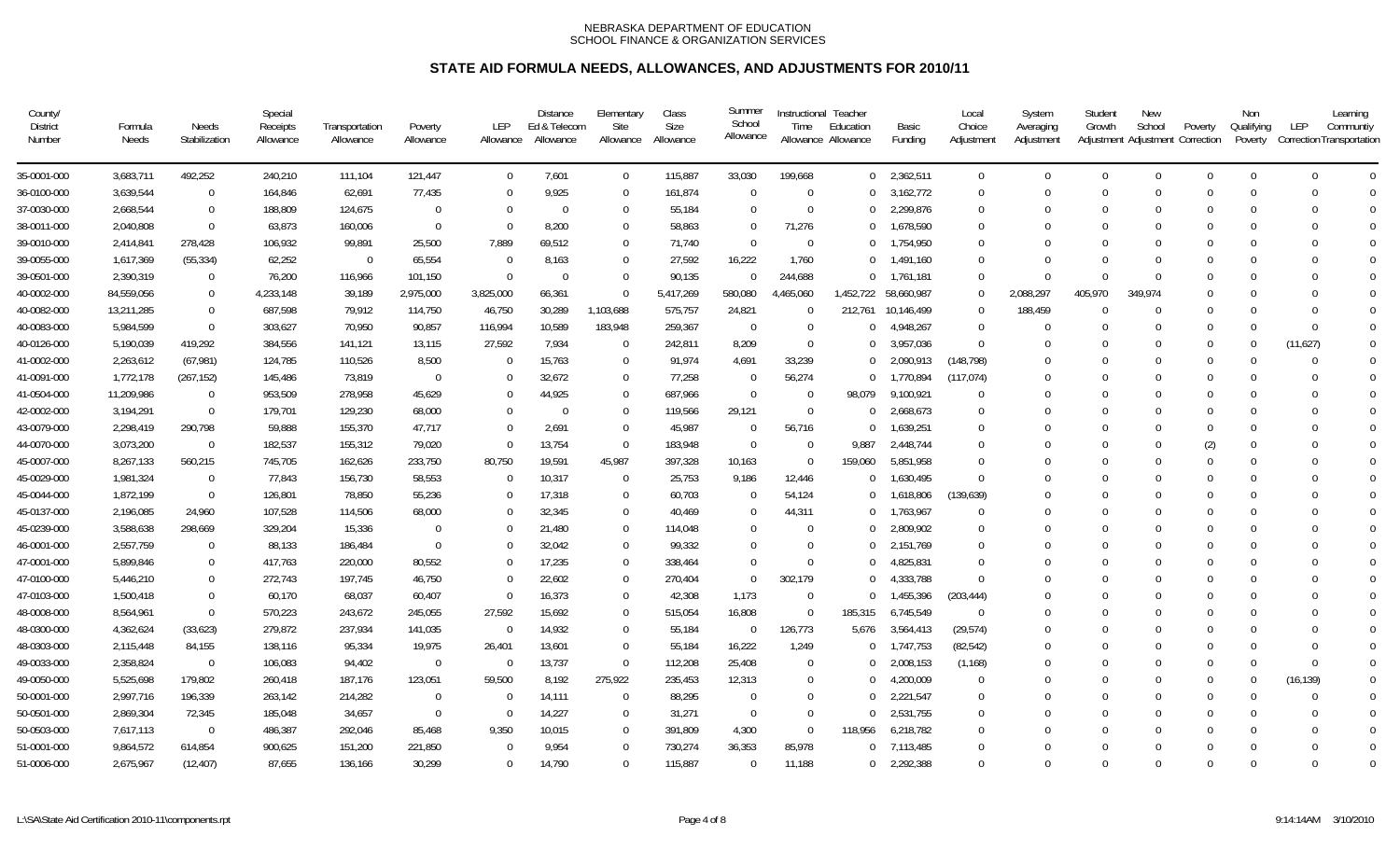| County/<br><b>District</b><br>Number | Formula<br>Needs | Needs<br>Stabilization | Special<br>Receipts<br>Allowance | Transportation<br>Allowance | Poverty<br>Allowance | <b>LEP</b><br>Allowance | <b>Distance</b><br>Ed & Telecom<br>Allowance | Elementary<br>Site<br>Allowance | Class<br><b>Size</b><br>Allowance | Summer<br>School<br>Allowance | Instructional Teacher<br>Time | Education<br>Allowance Allowance | Basic<br>Funding | Local<br>Choice<br>Adjustment | System<br>Averaging<br>Adjustment | Student<br>Growth | <b>New</b><br>School | Poverty<br>Adjustment Adjustment Correction | Non<br>Qualifying<br>Poverty | Learning<br>LEP<br>Communtiy<br>Correction Transportation |
|--------------------------------------|------------------|------------------------|----------------------------------|-----------------------------|----------------------|-------------------------|----------------------------------------------|---------------------------------|-----------------------------------|-------------------------------|-------------------------------|----------------------------------|------------------|-------------------------------|-----------------------------------|-------------------|----------------------|---------------------------------------------|------------------------------|-----------------------------------------------------------|
| 52-0100-000                          | 1,655,034        | $\overline{0}$         | 51,139                           | 58,594                      | $\Omega$             | $\mathbf 0$             | 38,049                                       | 45,987                          | $\overline{0}$                    | $\Omega$                      | $\Omega$                      | $\Omega$                         | 1,461,265        | $\Omega$                      | $\mathbf 0$                       | $\Omega$          | $\overline{0}$       | $\Omega$                                    | $\Omega$                     | $\Omega$<br>$\Omega$                                      |
| 53-0001-000                          | 5,717,139        | $\overline{0}$         | 368,898                          | 147,226                     | 157,821              | 18,474                  | 9,455                                        | $\mathbf 0$                     | 296,156                           | 41,434                        | $\mathbf 0$                   | $\cup$                           | 4,677,674        | $\overline{0}$                | $\Omega$                          | $\Omega$          | $\Omega$             | $\Omega$                                    | $\Omega$                     | $\Omega$<br>$\overline{0}$                                |
| 54-0013-000                          | 3,877,727        | 22,377                 | 206,441                          | 150,733                     | 110,500              | $\Omega$                | 14,165                                       | $\Omega$                        | 198,664                           | $\Omega$                      | $\Omega$                      | $\Omega$                         | 3,174,847        | $\Omega$                      | 0                                 | $\Omega$          | $\Omega$             | $\Omega$                                    | $\Omega$                     | $\Omega$<br>$\Omega$                                      |
| 54-0096-000                          | 3,785,483        | 19,576                 | 207,864                          | 162,554                     | $\Omega$             | $\Omega$                | 15,760                                       | $\Omega$                        | 60,703                            | $\Omega$                      | 206,547                       | $\cup$                           | 3,112,480        | $\Omega$                      | 0                                 | $\cup$            | $\Omega$             | $\Omega$                                    | $\Omega$                     | $\Omega$<br>0                                             |
| 54-0501-000                          | 2,268,628        | (2,072)                | 207,191                          | 178,195                     | 128,350              | $\Omega$                | 38,335                                       | $\Omega$                        | 45,987                            | $\Omega$                      | 44,990                        | 32,151                           | 1,595,500        | $\Omega$                      | 0                                 | $\Omega$          | $\Omega$             | $\Omega$                                    | $\Omega$                     | $\Omega$<br>$\Omega$                                      |
| 54-0505-000                          | 2,181,546        | $\overline{0}$         | 264,125                          | 3,067                       | 194,811              | $\Omega$                | $\Omega$                                     | $\Omega$                        | 108,529                           | 6,645                         | $\overline{0}$                | $\Omega$                         | 1,604,369        | $\Omega$                      | 0                                 | $\Omega$          | U                    | $\Omega$                                    | $\Omega$                     | $\Omega$<br>$\Omega$                                      |
| 54-0576-000                          | 2,280,137        | (113, 295)             | 123,751                          | 66,156                      | 49,526               | $\Omega$                | 52,878                                       | $\Omega$                        | 88,295                            | $\Omega$                      | 48,751                        | $\Omega$                         | 1,998,119        | (34, 044)                     | U                                 | $\Omega$          | U                    | $\Omega$                                    | $\Omega$                     | $\Omega$<br>$\Omega$                                      |
| 54-0583-000                          | 2,013,596        | $\overline{0}$         | 131,400                          | 71,709                      | 36,605               | $\Omega$                | 20,563                                       | $\Omega$                        | 53,345                            | $\Omega$                      | 6,860                         | $\Omega$                         | 1,722,223        | $\Omega$                      | $\Omega$                          | $\Omega$          | 0                    | (29,108)                                    | $\Omega$                     | $\Omega$<br>0                                             |
| 54-0586-000                          | 2,744,010        | $\overline{0}$         | 134,760                          | 119,601                     | 45,840               | $\Omega$                | 17,924                                       | $\Omega$                        | 95,653                            | 3,323                         | 55,663                        | $\Omega$                         | 2,338,824        | (67, 578)                     | $\Omega$                          | $\Omega$          | $\Omega$             | $\Omega$                                    | $\Omega$                     | $\Omega$<br>$\Omega$                                      |
| 55-0001-000                          | 307,835,206      | $\overline{0}$         | 25,177,675                       | 461,618                     | 10,346,666           | 6,038,094               | 236,698                                      | $\Omega$                        | 8,812,950                         | 419,034                       | $\overline{0}$                |                                  | 0 238,522,757    | $\Omega$                      | 11,586,847                        | 3,804,432         | 2,679,003            | $\Omega$                                    | $\Omega$                     | (250, 567)<br>$\Omega$                                    |
| 55-0145-000                          | 15,947,059       | $\overline{0}$         | 1,597,332                        | 543,941                     | 88,573               | 45,987                  | $\overline{0}$                               | $\Omega$                        | 310,872                           | 10,359                        | $\overline{0}$                | 414,256                          | 12,287,707       | $\Omega$                      | 648,032                           | $\Omega$          | $\Omega$             | $\Omega$                                    | $\Omega$                     | $\Omega$<br>$\Omega$                                      |
| 55-0148-000                          | 4,681,509        | $\Omega$               | 246,223                          | 90,891                      | $\Omega$             | $\Omega$                | 16,425                                       | $\Omega$                        | 270,404                           | $\Omega$                      | 75,456                        | 65,459                           | 3,916,652        | $\Omega$                      | $\Omega$                          | $\Omega$          | $\Omega$             | $\Omega$                                    | $\Omega$                     | $\Omega$<br>$\Omega$                                      |
| 55-0160-000                          | 17,720,616       | $\overline{0}$         | 946,443                          | 606,670                     | $\Omega$             | 19,848                  | 24,876                                       | $\Omega$                        | 551,844                           | 61,565                        | $\Omega$                      | 1,086,098                        | 14,194,663       | $\Omega$                      | $\Omega$                          | 228,609           | $\Omega$             | $\Omega$                                    | $\Omega$                     | $\Omega$<br>$\Omega$                                      |
| 55-0161-000                          | 6,035,197        | $\overline{0}$         | 348,231                          | 285,652                     | 13,075               | $\Omega$                | 23,095                                       | $\Omega$                        | 257,527                           | $\Omega$                      | $\Omega$                      | 35,344                           | 5,072,273        | $\Omega$                      | $\Omega$                          | $\Omega$          | $\Omega$             | $\Omega$                                    | $\Omega$                     | $\Omega$<br>O                                             |
| 56-0001-000                          | 34,241,303       | 171,617                | 2,653,033                        | 162,658                     | 920,005              | 81,244                  | 37,520                                       | $\Omega$                        | 1,386,968                         | $\Omega$                      | $\Omega$                      |                                  | 0 27,497,887     | $\Omega$                      | 1,330,372                         | $\Omega$          | $\Omega$             | $\Omega$                                    | $\Omega$                     | $\Omega$<br>$\Omega$                                      |
| 56-0006-000                          | 2,251,446        | (123, 896)             | 104,361                          | 102,953                     | 16,225               | $\Omega$                | 39,561                                       | $\Omega$                        | 84,616                            | $\Omega$                      | 132,705                       | $\Omega$                         | 1,923,606        | (17,966)                      | 0                                 | $\Omega$          | $\theta$             | (10, 719)                                   | $\Omega$                     | ∩                                                         |
| 56-0007-000                          | 3,032,413        | $\overline{0}$         | 218,658                          | 62,183                      | 12,474               | $\Omega$                | 24,735                                       | $\Omega$                        | 99,332                            | $\Omega$                      | 89,550                        | $\cup$                           | 2,525,482        | $\Omega$                      | $\Omega$                          | $\Omega$          | $\Omega$             | $\Omega$                                    | $\Omega$                     | $\Omega$<br>$\Omega$                                      |
| 56-0037-000                          | 5,505,286        | $\overline{0}$         | 230,850                          | 125,259                     | 28,900               | $\Omega$                | 11,850                                       | $\Omega$                        | 263,046                           | 3,909                         | 100,784                       | $\cup$                           | 4,740,688        | $\Omega$                      | 0                                 | $\Omega$          | $\Omega$             | $\Omega$                                    | $\Omega$                     | $\Omega$<br>∩                                             |
| 56-0055-000                          | 4,028,900        | $\overline{0}$         | 225,866                          | 63,237                      | 42,922               | $\Omega$                | 14,790                                       | $\Omega$                        | 217,059                           | $\Omega$                      | 94,021                        | $\Omega$                         | 3,371,005        | $\Omega$                      |                                   | $\Omega$          |                      | $\Omega$                                    | $\Omega$                     | $\Omega$                                                  |
| 56-0565-000                          | 2,469,472        | (52, 146)              | 56,409                           | 154,185                     | $\Omega$             | $\Omega$                | 36,058                                       | $\Omega$                        | 110,369                           | $\Omega$                      | 158,611                       | $\Omega$                         | 2,005,986        | $\Omega$                      | 0                                 | $\Omega$          | $\Omega$             | $\Omega$                                    | $\Omega$                     | $\Omega$<br>$\Omega$                                      |
| 57-0501-000                          | 2,225,922        | 16,898                 | 116,991                          | 164,617                     | 55,960               | $\Omega$                | 19,894                                       | $\Omega$                        | 106,690                           | $\Omega$                      | $\Omega$                      | $\cup$                           | 1,762,905        | $\Omega$                      | $\Omega$                          | $\Omega$          | $\Omega$             | (18, 033)                                   | $\Omega$                     | $\Omega$<br><sup>0</sup>                                  |
| 58-0025-000                          | 1,679,398        | $\overline{0}$         | 60,350                           | 99,266                      | 53,710               | $\Omega$                | 10,162                                       | $\Omega$                        | 40,469                            | $\Omega$                      | $\Omega$                      | $\Omega$                         | 1,415,442        | $\Omega$                      | 0                                 | $\Omega$          | $\Omega$             | $\Omega$                                    | $\Omega$                     | $\Omega$<br>$\Omega$                                      |
| 59-0001-000                          | 5,601,261        | $\Omega$               | 374,279                          | 26,691                      | 168,772              | 103,471                 | 12,175                                       | $\Omega$                        | 226,256                           | 62,542                        | $\Omega$                      |                                  | 4,627,075        | $\Omega$                      | $\Omega$                          | $\Omega$          | U                    | $\Omega$                                    | $\Omega$                     | $\Omega$<br>$\Omega$                                      |
| 59-0002-000                          | 35,576,758       | $\overline{0}$         | 2,470,680                        | 99,530                      | 1,371,776            | 331,500                 | 39,456                                       | $\Omega$                        | 717,397                           | 377,208                       | $\Omega$                      | 1,358,269                        | 26,561,643       | $\Omega$                      | 2,281,536                         | $\Omega$          | $\Omega$             | $\Omega$                                    | $\Omega$                     | (32, 238)<br>$\Omega$                                     |
| 59-0005-000                          | 4,500,616        | $\overline{0}$         | 275,137                          | 155,648                     | 19,891               | $\Omega$                | 19,014                                       | $\Omega$                        | 213,380                           | 6,059                         | 105,573                       | $\overline{0}$                   | 3,705,915        | $\Omega$                      | $\Omega$                          | $\Omega$          | $\Omega$             | $\Omega$                                    | $\Omega$                     | 0                                                         |
| 59-0013-000                          | 2,518,487        | $\overline{0}$         | 189,908                          | 93,136                      | $\Omega$             | $\Omega$                | 4,676                                        | $\Omega$                        | 79,098                            | 5,277                         | $\Omega$                      | $\Omega$                         | 2,146,393        | $\Omega$                      | 0                                 | $\Omega$          | 0                    | $\Omega$                                    | $\Omega$                     | $\Omega$<br>$\Omega$                                      |
| 59-0080-000                          | 2,825,572        | $\overline{0}$         | 183,963                          | 159,480                     | $\Omega$             | $\Omega$                | 17,838                                       | $\Omega$                        | $\overline{0}$                    | $\Omega$                      | $\Omega$                      | $\Omega$                         | 2,503,092        | (38, 801)                     | 0                                 | $\Omega$          | $\Omega$             | $\Omega$                                    | $\Omega$                     | $\Omega$<br>$\Omega$                                      |
| 60-0090-000                          | 1,658,984        | $\overline{0}$         | 56,149                           | 43,253                      | $\Omega$             | $\Omega$                | 24,515                                       | $\Omega$                        | 34,950                            | $\Omega$                      | 8.873                         | $\Omega$                         | 1,494,356        | $\Omega$                      | 0                                 | $\Omega$          | $\Omega$             | (3, 113)                                    | $\Omega$                     | $\Omega$<br>$\Omega$                                      |
| 61-0004-000                          | 7,194,069        | $\overline{0}$         | 492,398                          | 253,701                     | 124,576              | $\mathbf 0$             | 2,325                                        | $\Omega$                        | 382,612                           | $\Omega$                      | $\overline{0}$                | $\Omega$                         | 5,938,457        | $\Omega$                      | 0                                 | $\Omega$          | $\Omega$             | $\Omega$                                    | $\Omega$                     | $\Omega$<br><sup>0</sup>                                  |
| 61-0049-000                          | 2,583,559        | (94, 532)              | 105,987                          | 117,213                     | 41,650               | $\Omega$                | 23,304                                       | $\Omega$                        | 95,653                            | $\Omega$                      | 121,108                       | $\Omega$                         | 2,173,176        | -0                            | 0                                 | $\Omega$          |                      | $\Omega$                                    | $\Omega$                     | $\Omega$<br>$\Omega$                                      |
| 62-0021-000                          | 4,416,891        | $\overline{0}$         | 277,782                          | 178,785                     | 148,750              | 55,250                  | 7,900                                        | $\Omega$                        | 220,738                           | 4,691                         | $\Omega$                      | $\Omega$                         | 3,561,515        | -0                            | 0                                 | $\Omega$          | $\Omega$             | (38, 519)                                   | $\Omega$                     | $\Omega$<br>O                                             |
| 62-0063-000                          | 6,526,813        | 552,829                | 414,525                          | 230,426                     | 196,932              | 110,369                 | $\Omega$                                     | $\Omega$                        | 244,651                           | 21,890                        | $\Omega$                      | $\Omega$                         | 4,755,191        | $\Omega$                      | 0                                 | $\Omega$          | $\Omega$             | $\Omega$                                    | $\Omega$                     | $\Omega$                                                  |
| 63-0001-000                          | 3,447,477        | 157,018                | 132,341                          | 93,768                      | 61,200               | $\Omega$                | 31,951                                       | $\Omega$                        | 108,529                           | $\Omega$                      | $\Omega$                      | 2,063                            | 2,860,606        | $\Omega$                      | 0                                 | $\Omega$          | $\Omega$             | $\Omega$                                    | $\Omega$                     |                                                           |
| 63-0030-000                          | 5,250,887        | $\overline{0}$         | 218,171                          | 167,174                     | 70,977               | $\Omega$                | $\Omega$                                     | 275,922                         | 47,826                            | $\Omega$                      | 418,051                       | $\Omega$                         | 4,052,766        | -0                            | $\Omega$                          | $\Omega$          | $\Omega$             | $\Omega$                                    | $\Omega$                     | $\Omega$                                                  |
| 64-0023-000                          | 3,165,233        | (4,216)                | 142,097                          | 147,761                     |                      | $\Omega$                | 40,709                                       |                                 | 106,690                           | $\Omega$                      | 83,159                        | 86,454                           | 2,562,579        | $\Omega$                      |                                   |                   |                      |                                             | $\Omega$                     | $\Omega$                                                  |
| 64-0029-000                          | 8,411,257        | 505,147                | 562,736                          | 168,095                     | 212,500              | $\Omega$                | $\Omega$                                     | $\Omega$                        | 415,723                           | 9,186                         | $\Omega$                      | 152,825                          | 6,385,045        | $\Omega$                      | $\Omega$                          | $\Omega$          | $\Omega$             | $\Omega$                                    | $\Omega$                     | $\Omega$<br>$\Omega$                                      |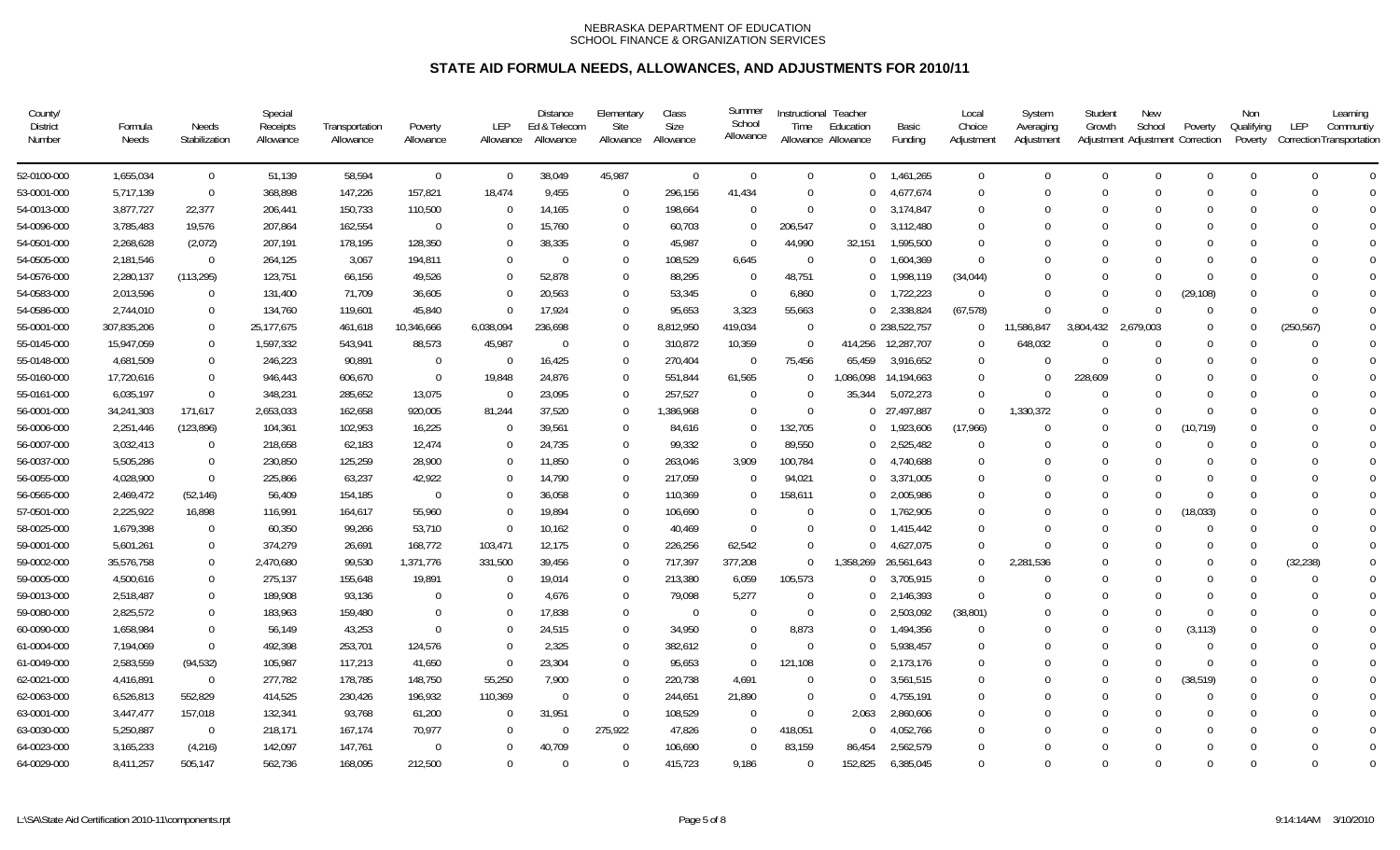| County/<br><b>District</b><br>Number | Formula<br>Needs | Needs<br>Stabilization | Special<br>Receipts<br>Allowance | Transportation<br>Allowance | Poverty<br>Allowance | <b>LEP</b><br>Allowance | <b>Distance</b><br>Ed & Telecom<br>Allowance | Elementary<br>Site<br>Allowance | Class<br><b>Size</b><br>Allowance | Summer<br>School<br>Allowance | Time           | Instructional Teacher<br>Education<br>Allowance Allowance | Basic<br>Funding   | Local<br>Choice<br>Adjustment | System<br>Averaging<br>Adjustment | Student<br>Growth | <b>New</b><br>School<br>Adjustment Adjustment Correction | Poverty  | Non<br>Qualifying<br>Poverty | LEP<br><b>Correction Transportation</b> | Learning<br>Communtiv |
|--------------------------------------|------------------|------------------------|----------------------------------|-----------------------------|----------------------|-------------------------|----------------------------------------------|---------------------------------|-----------------------------------|-------------------------------|----------------|-----------------------------------------------------------|--------------------|-------------------------------|-----------------------------------|-------------------|----------------------------------------------------------|----------|------------------------------|-----------------------------------------|-----------------------|
| 65-0005-000                          | 2,508,130        | $\mathbf 0$            | 190,069                          | 158,585                     | 35,380               | $\mathbf{0}$            | 16,485                                       | $\mathbf 0$                     | 112,208                           | 22,085                        | $\overline{0}$ |                                                           | $0$ 1,973,317      | $\overline{0}$                | $\overline{0}$                    | $\Omega$          | $\mathbf{0}$                                             | $\Omega$ | $\Omega$                     | $\Omega$                                | $\Omega$              |
| 65-0011-000                          | 4,622,066        | $\mathbf 0$            | 419,679                          | 186,609                     | 140,928              | $\Omega$                | 22,473                                       | $\Omega$                        | 226,256                           | $\Omega$                      | $\Omega$       | 64,606                                                    | 3,561,515          | $\Omega$                      | $\Omega$                          | $\Omega$          | $\Omega$                                                 | $\Omega$ | $\Omega$                     | $\Omega$                                | $\Omega$              |
| 66-0027-000                          | 7,288,976        | 114,111                | 461,533                          | 284,383                     | 65,124               | $\Omega$                | 8.842                                        | $\Omega$                        | 334,785                           | $\Omega$                      | $\Omega$       | 51.278                                                    | 5,825,941          | $\Omega$                      | $\Omega$                          | $\Omega$          | 142,979                                                  |          | $\Omega$                     | $\Omega$                                | $\Omega$              |
| 66-0111-000                          | 11,973,414       | 58,540                 | 1,017,506                        | 141,984                     | 37,400               | 140,260                 | 12,193                                       | $\Omega$                        | 505,857                           | 11,140                        | 136,221        | 158,939                                                   | 9,714,176          | $\Omega$                      | 39,196                            |                   | $\mathbf{0}$                                             |          | $\Omega$                     | $\Omega$                                | $\overline{0}$        |
| 66-0501-000                          | 4,199,054        | $\Omega$               | 215,726                          | 192,069                     | $\Omega$             | $\Omega$                | 13,854                                       | $\Omega$                        | 220,738                           | $\Omega$                      | $\overline{0}$ | $\cup$                                                    | 3,556,667          | $\overline{0}$                | $\Omega$                          |                   | $\Omega$                                                 |          | $\Omega$                     | $\Omega$                                | $\Omega$              |
| 67-0001-000                          | 3,135,086        | $\Omega$               | 135,034                          | 123,930                     | 114,488              | $\Omega$                | 11,971                                       | $\Omega$                        | 64,382                            | 6,059                         | 122,872        | $\Omega$                                                  | 2,563,707          | (7, 355)                      | 0                                 |                   | $\Omega$                                                 |          |                              | $\Omega$                                | $\Omega$              |
| 67-0069-000                          | 2,361,209        | (108,090)              | 116,875                          | 146,690                     | $\Omega$             | $\Omega$                | $\Omega$                                     | $\Omega$                        | 55,184                            | $\overline{0}$                | 17,678         |                                                           | $0$ 2,132,872      | $\Omega$                      | 0                                 |                   | $\Omega$                                                 |          | $\Omega$                     | $\Omega$                                | $\Omega$              |
| 68-0020-000                          | 5,610,993        | 1,274,414              | 300,263                          | 278,929                     | 14,824               | $\Omega$                | 7,057                                        | $\Omega$                        | 215,219                           | $\Omega$                      | -0             |                                                           | 3,520,287          | $\Omega$                      | 0                                 |                   | $\Omega$                                                 |          |                              |                                         | $\bigcap$             |
| 69-0044-000                          | 10,277,785       | - 0                    | 675,637                          | 133,428                     | 125,170              | 81,144                  | 39,120                                       | $\Omega$                        | 601,510                           | 38,112                        | $\Omega$       |                                                           | 8,583,664          | $\Omega$                      | $\Omega$                          |                   | $\Omega$                                                 |          | $\Omega$                     | $\Omega$                                | $\Omega$              |
| 69-0054-000                          | 2,762,205        | $\mathbf 0$            | 190,527                          | 106,830                     | 56,976               | $\Omega$                | 24,361                                       | $\Omega$                        | 136,122                           | $\Omega$                      | 29,368         |                                                           | 2,218,023          | $\Omega$                      | 0                                 |                   | $\Omega$                                                 |          | $\Omega$                     | $\Omega$                                | $\Omega$              |
| 69-0055-000                          | 2,178,374        | 726                    | 133,831                          | 150,042                     | $\Omega$             | $\Omega$                | 7.009                                        | $\Omega$                        | $\overline{0}$                    | $\Omega$                      | $\overline{0}$ | $\Omega$                                                  | 1,967,394          | (80, 629)                     |                                   |                   | $\theta$                                                 | $\Omega$ | $\Omega$                     | $\Omega$                                | $\Omega$              |
| 70-0002-000                          | 7,104,902        | $\overline{0}$         | 365,744                          | 253,731                     | 31,535               | $\mathbf 0$             | 44,979                                       | $\Omega$                        | 336,625                           | $\Omega$                      | 363,239        | 36,393                                                    | 5,677,416          | $\Omega$                      |                                   |                   | $\mathbf{0}$                                             | (4, 759) | $\mathbf{0}$                 | $\Omega$                                | $\mathbf{0}$          |
| 70-0005-000                          | 4,034,681        | 232,304                | 312,229                          | 227,643                     | 73,806               | $\Omega$                | 23,974                                       | $\Omega$                        | 93,813                            | $\overline{0}$                | 81,119         | $\Omega$                                                  | 2,989,793          | $\Omega$                      | $\Omega$                          |                   | $\theta$                                                 | $\Omega$ | $\Omega$                     | $\Omega$                                | $\overline{0}$        |
| 70-0542-000                          | 2,729,809        | $\Omega$               | 177,475                          | 97,536                      | 11,900               | $\Omega$                | 34,169                                       | $\Omega$                        | 110,369                           | 1,564                         | 42,530         |                                                           | $0$ 2,268,496      | (14, 230)                     | $\Omega$                          | $\Omega$          | $\Omega$                                                 |          | $\Omega$                     | $\Omega$                                | $\Omega$              |
| 71-0001-000                          | 32,363,781       | $\Omega$               | 2,002,901                        | 94,975                      | 723,213              | 1,389,910               | $\Omega$                                     | $\Omega$                        | 1,683,124                         | 93,032                        | $\Omega$       |                                                           | 793,244 24,219,700 | $\Omega$                      | 1,042,672                         | $\Omega$          | 321.010                                                  | $\Omega$ | $\Omega$                     | $\Omega$                                | $\Omega$              |
| 71-0005-000                          | 7,473,614        | 259,590                | 699,496                          | 42,873                      | 114,750              | 127,500                 | $\Omega$                                     | 275,922                         | 185,788                           | 15,245                        | $\overline{0}$ |                                                           | 5,758,016          | $\Omega$                      | $\Omega$                          | $\Omega$          | $\Omega$                                                 | $\Omega$ | $\Omega$                     | (5,566)                                 | $\Omega$              |
| 71-0067-000                          | 2,672,282        | $\Omega$               | 170,406                          | 103,937                     | $\Omega$             | $\Omega$                | 13,830                                       | $\Omega$                        | 136,122                           | $\Omega$                      | $\Omega$       |                                                           | 2,247,988          | $\Omega$                      | $\Omega$                          | $\Omega$          | $\Omega$                                                 |          | $\Omega$                     | $\Omega$                                | $\Omega$              |
| 72-0015-000                          | 3,632,624        | 201,844                | 211,345                          | 140,347                     | $\Omega$             | $\Omega$                | 11,842                                       | $\Omega$                        | 77,258                            | 195                           | $\theta$       |                                                           | 2,989,793          | $\Omega$                      | 0                                 |                   | $\Omega$                                                 |          | $\Omega$                     | $\Omega$                                | $\Omega$              |
| 72-0019-000                          | 2,890,184        | $\Omega$               | 113,294                          | 94,299                      | 34,000               | $\Omega$                | 2.828                                        | $\Omega$                        | 71.740                            | $\Omega$                      | 48.543         | $\Omega$                                                  | 2,525,482          | $\Omega$                      |                                   |                   | $\theta$                                                 |          | $\Omega$                     | $\Omega$                                | $\Omega$              |
| 72-0032-000                          | 3,263,888        | (212, 026)             | 160,952                          | 117,127                     | 27,200               | 22,440                  | 9,820                                        | $\Omega$                        | 169,232                           | $\Omega$                      | $\overline{0}$ |                                                           | 2,969,143          | $\Omega$                      | $\Omega$                          |                   | 0                                                        |          | $\Omega$                     | $\Omega$                                | $\Omega$              |
| 72-0075-000                          | 2,896,320        | 386,795                | 125,826                          | 137,071                     | $\Omega$             | $\Omega$                | 30,479                                       | $\Omega$                        | 80,937                            | $\Omega$                      | $\Omega$       |                                                           | 2,135,212          | $\Omega$                      | $\Omega$                          |                   | $\Omega$                                                 |          | $\Omega$                     | $\Omega$                                | $\Omega$              |
| 73-0017-000                          | 13,067,723       | (91, 895)              | 1,398,895                        | 134,967                     | 424,086              | 50,586                  | 13,444                                       | $\Omega$                        | 732,113                           | 116,094                       | $\Omega$       |                                                           | 0 10,165,559       | $\Omega$                      | 123,874                           |                   | $\Omega$                                                 |          |                              | $\Omega$                                | $\Omega$              |
| 73-0179-000                          | 4,054,137        | 381,680                | 213,352                          | 300,359                     | 68,000               | $\Omega$                | 15,322                                       | $\Omega$                        | 128,764                           | 8,404                         | $\Omega$       |                                                           | 2,938,255          | $\Omega$                      | $\Omega$                          |                   | $\Omega$                                                 |          | $\Omega$                     | $\Omega$                                | $\bigcap$             |
| 74-0056-000                          | 8,079,180        | $\overline{0}$         | 571,911                          | 263,063                     | 249,601              | $\Omega$                | $\Omega$                                     | $\Omega$                        | 356,859                           | 0                             | $\overline{0}$ | 61,386                                                    | 6,576,361          | $\Omega$                      | $\Omega$                          |                   | $\Omega$                                                 |          | $\Omega$                     | $\Omega$                                | $\Omega$              |
| 74-0070-000                          | 5,376,255        | 660,654                | 493,904                          | 246,048                     | 158,755              | $\Omega$                | $\Omega$                                     | $\Omega$                        | 167,393                           | $\Omega$                      | 162,259        | $\Omega$                                                  | 3,487,242          | $\Omega$                      | $\Omega$                          | $\Omega$          | $\Omega$                                                 |          | $\Omega$                     |                                         | $\Omega$              |
| 75-0100-000                          | 2,490,597        | $\mathbf 0$            | 167,880                          | 31,273                      | $\overline{0}$       | $\Omega$                | 11,762                                       | $\Omega$                        | 77,258                            | $\Omega$                      | 61,005         |                                                           | $0$ 2,141,419      | $\Omega$                      | $\Omega$                          | $\Omega$          | $\theta$                                                 |          | $\Omega$                     |                                         | $\Omega$              |
| 76-0002-000                          | 15,493,391       | $\Omega$               | 897,710                          | 367,934                     | 627,743              | 676,009                 | 27,917                                       | $\Omega$                        | 483,783                           | 251,147                       | $\overline{0}$ | 261.437                                                   | 11,016,551         | $\overline{0}$                | 560,256                           | 124.194           | 198.711                                                  |          | $\Omega$                     | $\Omega$                                | $\Omega$              |
| 76-0044-000                          | 2,556,899        | 21,325                 | 154,712                          | 74,763                      | 24,302               | 44,001                  | 23,168                                       | $\Omega$                        | 112,208                           | 8,600                         | 108,608        | $\Omega$                                                  | 2,015,294          | (30,081)                      | $\overline{0}$                    | $\Omega$          | $\mathbf 0$                                              |          | $\Omega$                     | $\Omega$                                | $\overline{0}$        |
| 76-0068-000                          | 3,181,512        | $\mathbf 0$            | 249,956                          | 271,821                     | 32,944               | $\Omega$                | $\Omega$                                     | $\Omega$                        | 104,850                           | $\Omega$                      | $\Omega$       | $\cup$                                                    | 2,563,636          | $\overline{0}$                | $\Omega$                          | $\Omega$          | $\Omega$                                                 | (8, 752) | (32, 944)                    | $\Omega$                                | $\Omega$              |
| 76-0082-000                          | 5,518,348        | $\Omega$               | 290,502                          | 206,094                     | 23,656               | 29,037                  | 25,440                                       | $\Omega$                        | 104,850                           | $\Omega$                      | $\Omega$       | 115,402                                                   | 4,723,366          | $\Omega$                      | $\Omega$                          | $\Omega$          | $\Omega$                                                 |          | $\Omega$                     | $\Omega$                                | $\Omega$              |
| 77-0001-000                          | 87,742,070       | $\Omega$               | 5,936,837                        | 1,245,669                   | 951,901              | 331,280                 | $\Omega$                                     | $\Omega$                        | 3,765,416                         | 1,789,883                     | 1,425,635      | 1,516,944                                                 | 65,307,105         | $\Omega$                      | 4,824,949                         | $\Omega$          | 346,451                                                  |          | $\Omega$                     | $\Omega$                                | 300,000               |
| 77-0027-000                          | 86,977,912       | $\overline{0}$         | 6,025,470                        | 422,175                     | 413,841              | 393,189                 | 105,957                                      | $\Omega$                        | 3,875,785                         | 394,017                       | 1,024,064      | 1,323,425                                                 | 67,177,954         | $\Omega$                      | 4,263,928                         | 1,106,824         | 331,284                                                  |          | $\Omega$                     | $\Omega$                                | 120,000               |
| 77-0037-000                          | 25,489,729       | $\Omega$               | 1,300,274                        | 397,885                     | 43,961               | 38,333                  | 14,212                                       | $\Omega$                        | 1,576,435                         | $\Omega$                      | 282,092        | 162,999                                                   | 19,457,443         | $\Omega$                      | 1,530,468                         | 675,627           | $\Omega$                                                 | - 0      | $\Omega$                     | $\Omega$                                | 10,000                |
| 77-0046-000                          | 12,088,692       | 2,498,612              | 642,964                          | 355,498                     | 35,765               | $\overline{0}$          | 24,619                                       | $\Omega$                        | 404,686                           | $\Omega$                      | $\overline{0}$ | 115,520                                                   | 8,001,027          | $\Omega$                      | $\Omega$                          | $\Omega$          | $\mathbf{0}$                                             |          | $\Omega$                     | $\Omega$                                | 10,000                |
| 78-0001-000                          | 7,645,274        | 124,039                | 400,376                          | 207,977                     | 89,675               | 26,350                  | 17,907                                       | $\Omega$                        | 285.119                           | 25,799                        | $\Omega$       | 159.834                                                   | 6,240,281          | $\Omega$                      | $\Omega$                          | $\Omega$          | 67.917                                                   |          | $\Omega$                     | $\Omega$                                | $\Omega$              |
| 78-0009-000                          | 4,623,907        | 267,952                | 331,713                          | 187,317                     | 15,094               | $\Omega$                | 747                                          | $\Omega$                        | 217,059                           | 15,245                        | $\Omega$       | $\Omega$                                                  | 3,588,781          | $\cup$                        | $\theta$                          | $\cap$            | $\Omega$                                                 |          | $\Omega$                     | $\Omega$                                | - 0                   |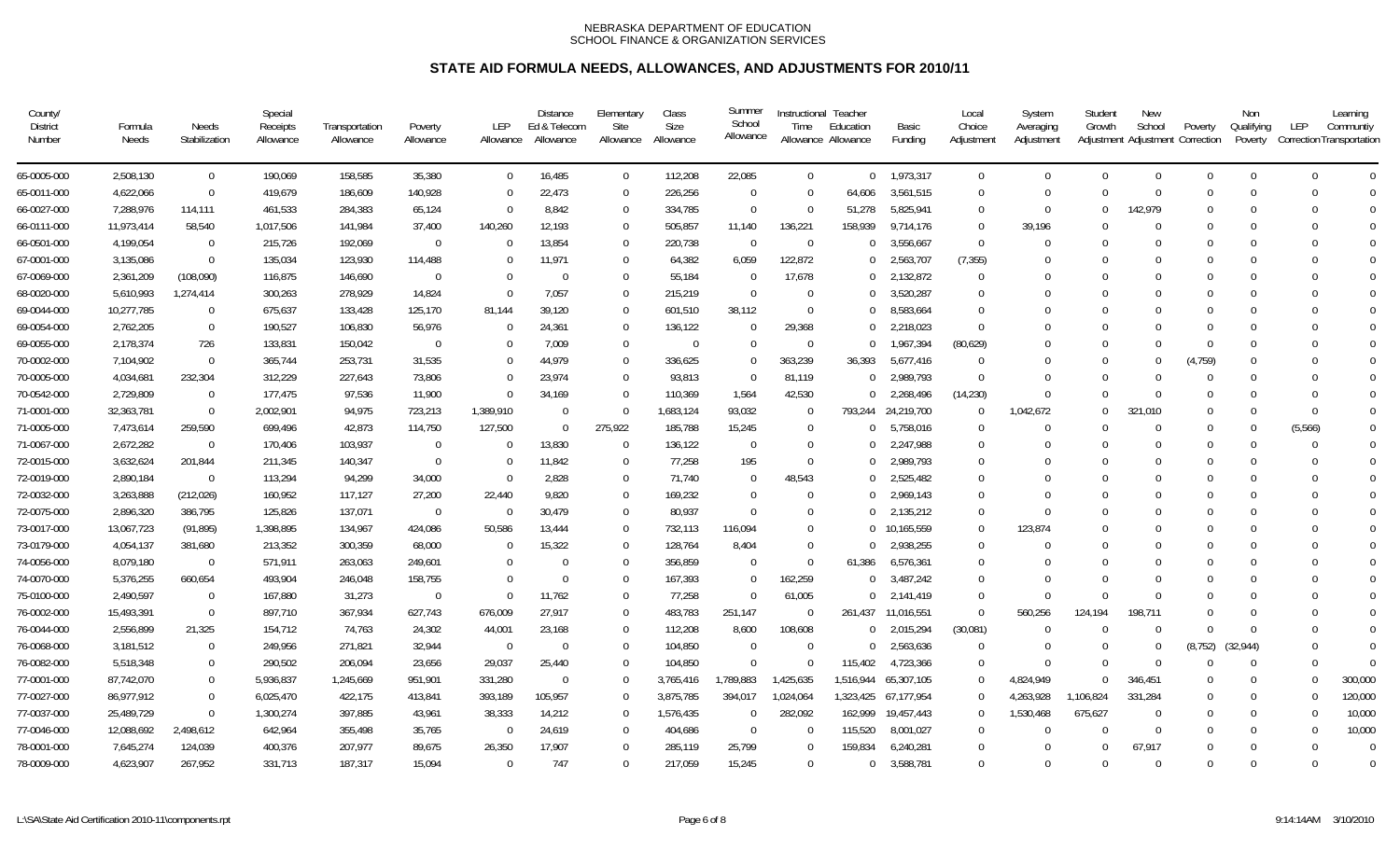| County/<br><b>District</b><br>Number | Formula<br>Needs | Needs<br>Stabilization | Special<br>Receipts<br>Allowance | Transportation<br>Allowance | Poverty<br>Allowance | LEP<br>Allowance | Distance<br>Ed & Telecom<br>Allowance | Elementary<br>Site<br>Allowance | Class<br>Size<br>Allowance | Summer<br>School<br>Allowance | Instructional Teacher<br>Time | Education<br>Allowance Allowance | Basic<br>Funding | Local<br>Choice<br>Adjustment | System<br>Averaging<br>Adjustment | Student<br>Growth | New<br>School<br>Adjustment Adjustment Correction | Poverty  | Non<br>Qualifying<br>Poverty | Learning<br>LEP<br>Communtiy<br>Correction Transportation |
|--------------------------------------|------------------|------------------------|----------------------------------|-----------------------------|----------------------|------------------|---------------------------------------|---------------------------------|----------------------------|-------------------------------|-------------------------------|----------------------------------|------------------|-------------------------------|-----------------------------------|-------------------|---------------------------------------------------|----------|------------------------------|-----------------------------------------------------------|
| 78-0039-000                          | 8,932,260        | $\overline{0}$         | 561,779                          | 260,968                     | 147,663              | 22,440           | 24,468                                | $\mathbf 0$                     | 511,376                    | 69,187                        | 85,037                        |                                  | $0$ 7,249,342    | $\overline{0}$                | $\mathbf 0$                       | $\Omega$          | $\mathbf 0$                                       | $\Omega$ | $\Omega$                     | $\Omega$<br>$\Omega$                                      |
| 78-0072-000                          | 2,478,851        | (59, 702)              | 152,293                          | 101,110                     | 10,104               | $\Omega$         | 18,349                                | $\mathbf 0$                     | 49,666                     | $\Omega$                      | 32,695                        | 7,232                            | 2,191,185        | (24,081)                      | $\Omega$                          | $\Omega$          | $\Omega$                                          |          | $\Omega$                     | $\Omega$<br>$\Omega$                                      |
| 78-0104-000                          | 1,470,849        | $\overline{0}$         | 117,225                          | 54,870                      | 12,375               | $\Omega$         | 17,247                                | $\Omega$                        | 33,111                     | $\Omega$                      | $\overline{0}$                | $\Omega$                         | 1,455,396        | (219, 375)                    |                                   |                   | $\theta$                                          |          | $\Omega$                     | $\Omega$<br>$\Omega$                                      |
| 78-0107-000                          | 2,450,172        | 45,359                 | 122,714                          | 55,209                      | 32,300               | $\Omega$         | 16,209                                | $\Omega$                        | 66,221                     | $\Omega$                      | 127,783                       | $\Omega$                         | 1,984,377        | $\Omega$                      | $\Omega$                          |                   | $\Omega$                                          |          | $\Omega$                     | $\Omega$<br>$\Omega$                                      |
| 79-0002-000                          | 2,564,715        | (53, 736)              | 144,457                          | 11,880                      | 128,728              | 62,082           | $\Omega$                              | $\Omega$                        | 115,887                    | $\Omega$                      | $\Omega$                      | $\Omega$                         | 2,257,473        | (102, 056)                    |                                   |                   | $\Omega$                                          |          | $\Omega$                     | $\Omega$<br>$\Omega$                                      |
| 79-0011-000                          | 4,426,416        | $\overline{0}$         | 235,602                          | 125,246                     | 161,500              | 26,180           | 3                                     | $\Omega$                        | 213,380                    | 24,431                        | $\Omega$                      | $\Omega$                         | 3,640,075        | $\Omega$                      |                                   |                   | $\Omega$                                          |          |                              | $\Omega$                                                  |
| 79-0016-000                          | 17,583,579       | $\overline{0}$         | 1,151,843                        | 128,666                     | 559,654              | 66,000           | 15,853                                | $\Omega$                        | 1,133,120                  | 44,366                        | $\theta$                      |                                  | 0 14,484,078     | $\Omega$                      |                                   |                   | $\Omega$                                          |          | $\Omega$                     | $\Omega$<br>$\Omega$                                      |
| 79-0031-000                          | 5,971,556        | 57,400                 | 254,358                          | 129,283                     | 124,443              | 36,790           | 17,000                                | $\Omega$                        | 347,662                    | 55,311                        | $\theta$                      | $\Omega$                         | 4,949,310        | $\Omega$                      | $\Omega$                          |                   | $\Omega$                                          |          | $\Omega$                     | $\Omega$<br>$\bigcap$                                     |
| 79-0032-000                          | 25,646,719       | $\overline{0}$         | 1,573,662                        | 212,188                     | 1,408,812            | 62,599           | 40,348                                | 275,922                         | 1,088,972                  | 25,799                        | $\Omega$                      | 330,202                          | 19,194,165       | $\Omega$                      | 1,434,050                         |                   | $\Omega$                                          |          | $\Omega$                     | $\bigcap$<br>$\Omega$                                     |
| 80-0005-000                          | 6,879,632        | $\overline{0}$         | 316,453                          | 109,798                     | 12,107               | $\Omega$         | 37,338                                | 183,948                         | 294,317                    | 10,359                        | $\Omega$                      | 128,847                          | 5,786,466        | $\Omega$                      | $\Omega$                          |                   | $\Omega$                                          |          | $\Omega$                     | $\bigcap$                                                 |
| 80-0009-000                          | 12,801,599       | 167,879                | 1,205,365                        | 345,915                     | 26,189               | 27,592           | 14,889                                | $\overline{0}$                  | 415,723                    | $\overline{0}$                | 204,498                       | 449,548                          | 9,944,001        | $\Omega$                      |                                   |                   | $\Omega$                                          |          | $\Omega$                     | $\Omega$<br>$\Omega$                                      |
| 80-0567-000                          | 5,079,626        | 373,474                | 419,630                          | 340,809                     | 68,829               | 49,172           | 10,127                                | $\Omega$                        | $\overline{0}$             | 22,085                        | $\Omega$                      | 12,378                           | 3,783,122        | $\Omega$                      | $\Omega$                          |                   | $\Omega$                                          |          | $\Omega$                     | $\Omega$<br>$\Omega$                                      |
| 81-0003-000                          | 2,336,680        | 208,884                | 140,895                          | 91,799                      | 71,659               | $\Omega$         | 23,981                                | 91,974                          | 22,074                     | $\Omega$                      | $\Omega$                      |                                  | 1,685,414        | $\Omega$                      | $\Omega$                          |                   | $\Omega$                                          |          | $\Omega$                     | $\Omega$<br>$\Omega$                                      |
| 81-0010-000                          | 8,566,090        | 638,903                | 457,548                          | 173,492                     | 383,350              | $\Omega$         | 17,722                                | 689,805                         | 432.278                    | $\Omega$                      | $\Omega$                      |                                  | 5,772,993        | $\Omega$                      | $\Omega$                          |                   | $\Omega$                                          |          | $\Omega$                     | $\Omega$<br>$\Omega$                                      |
| 82-0001-000                          | 3,451,013        | 281,572                | 173,845                          | 164,109                     | 104,344              | $\Omega$         | 1,879                                 | $\Omega$                        | 156,356                    | $\Omega$                      | $\Omega$                      |                                  | 2,568,908        | $\Omega$                      |                                   |                   | $\Omega$                                          |          | $\Omega$                     | $\Omega$<br>$\cap$                                        |
| 82-0015-000                          | 2,071,813        | (41, 363)              | 63,073                           | 68,949                      | 62,541               | $\Omega$         | 18,335                                | $\Omega$                        | 57,024                     | 12,313                        | 80,843                        | $\Omega$                         | 1,750,098        | $\Omega$                      | 0                                 | $\cap$            | $\Omega$                                          |          | $\Omega$                     | $\Omega$<br>$\bigcap$                                     |
| 83-0500-000                          | 1,696,796        | 43,920                 | 70,754                           | 37,747                      | $\Omega$             | $\Omega$         | 43,908                                | $\Omega$                        | $\overline{0}$             | $\Omega$                      | $\Omega$                      |                                  | 1,500,467        | $\Omega$                      | 0                                 |                   | $\Omega$                                          |          | $\Omega$                     |                                                           |
| 84-0003-000                          | 4,687,182        | $\overline{0}$         | 384,926                          | 120,217                     | 91,800               | $\Omega$         | 17,987                                | $\Omega$                        | 250,169                    | $\Omega$                      | $\Omega$                      |                                  | 3,822,083        | $\Omega$                      |                                   |                   | $\Omega$                                          |          | $\Omega$                     | $\bigcap$                                                 |
| 85-0047-000                          | 1,227,846        | (276, 677)             | 97,418                           | 47,552                      | $\Omega$             | $\Omega$         | 8,051                                 | $\Omega$                        | $\Omega$                   | $\Omega$                      | $\theta$                      | $\cup$                           | 1,580,587        | (229, 085)                    |                                   |                   | $\Omega$                                          |          | $\Omega$                     | $\bigcap$<br>$\Omega$                                     |
| 85-0060-000                          | 2,871,447        | $\overline{0}$         | 113,148                          | 134,869                     | 58,902               | $\Omega$         | 9,929                                 | $\Omega$                        | 79,098                     | 5,277                         | 169,110                       | $\Omega$                         | 2,301,115        | $\Omega$                      | $\Omega$                          | $\Omega$          | $\Omega$                                          |          | $\Omega$                     | $\Omega$<br>$\Omega$                                      |
| 85-0070-000                          | 4,330,854        | $\overline{0}$         | 369,424                          | 156,427                     | 43,995               | $\Omega$         | 12,904                                | $\Omega$                        | 183,948                    | 51,597                        | 28,437                        | 26,947                           | 3,457,175        | $\Omega$                      | 0                                 |                   | $\Omega$                                          |          | $\Omega$                     | $\Omega$<br>$\Omega$                                      |
| 85-0094-000                          | 1,478,442        | (212, 613)             | 97,418                           | 41,730                      | $\Omega$             | $\Omega$         | 8,051                                 | $\Omega$                        | $\overline{0}$             | $\Omega$                      | $\Omega$                      | 3,708                            | 1,540,149        | $\Omega$                      |                                   |                   | $\theta$                                          |          | $\Omega$                     | $\Omega$<br>$\Omega$                                      |
| 86-0001-000                          | 1,719,965        | $\overline{0}$         | 40,870                           | 10,239                      | $\Omega$             | $\Omega$         | 15,018                                | 45,987                          | 22,074                     | $\Omega$                      | 37,585                        | $\Omega$                         | 1,548,193        | $\Omega$                      |                                   |                   | $\Omega$                                          |          | $\Omega$                     | $\Omega$<br>$\Omega$                                      |
| 87-0001-000                          | 3,347,434        | $\overline{0}$         | 288,642                          | 151,848                     | 53,635               | 38,331           | 15,319                                | $\Omega$                        | 130,603                    | 12,313                        | 54,333                        | $\Omega$                         | 2,602,410        | $\Omega$                      |                                   |                   | $\Omega$                                          |          | $\Omega$                     | $\bigcap$<br>$\Omega$                                     |
| 87-0013-000                          | 3,954,366        | $\overline{0}$         | 385,087                          | 20,090                      | 288,418              | 248,137          | 13,346                                | 0                               | 206,022                    | $\overline{0}$                | 0                             |                                  | 2,793,267        | $\Omega$                      | 0                                 |                   | 0                                                 |          | $\Omega$                     | $\Omega$<br>$\cap$                                        |
| 87-0016-000                          | 4,687,898        | 155,068                | 470,745                          | 20,161                      | 601,399              | $\mathbf 0$      | 82,448                                | $\Omega$                        | 285,119                    | 42,607                        | $\Omega$                      |                                  | 3,030,350        | $\Omega$                      |                                   |                   | $\Omega$                                          |          | $\Omega$                     | $\bigcap$                                                 |
| 87-0017-000                          | 5,643,101        | 238,841                | 861,833                          | 188,962                     | 428,067              | $\Omega$         | 8,287                                 | $\Omega$                        | 211,540                    | $\overline{0}$                | $\theta$                      | $^{\circ}$                       | 3,705,571        | $\Omega$                      |                                   |                   | $\Omega$                                          |          | $\Omega$                     | $\Omega$<br>$\Omega$                                      |
| 88-0005-000                          | 5,609,678        | 19,225                 | 244,388                          | 192,843                     | $\Omega$             | $\Omega$         | 17,648                                | 275,922                         | 207,861                    | $\overline{0}$                | 21,890                        | $\Omega$                         | 4,629,901        | $\Omega$                      | $\Omega$                          |                   | $\Omega$                                          |          | $\Omega$                     | $\Omega$<br>$\Omega$                                      |
| 88-0021-000                          | 1,696,374        | (243,905)              | 60,104                           | 79,183                      | 45,610               | $\Omega$         | 25,140                                | $\Omega$                        | 12,876                     | $\Omega$                      | 60,805                        | $\Omega$                         | 1,656,561        | $\Omega$                      | $\Omega$                          |                   | $\Omega$                                          |          | $\Omega$                     | $\Omega$<br>$\Omega$                                      |
| 89-0001-000                          | 20,895,863       | $\overline{0}$         | 1,397,907                        | 546,562                     | 63,776               | 72,661           | 53,428                                | $\Omega$                        | 995,159                    | 18,372                        | $\Omega$                      | 608,418                          | 16,278,946       | $\Omega$                      | 860,636                           |                   | $\Omega$                                          |          | $\Omega$                     | $\overline{0}$<br>$\Omega$                                |
| 89-0003-000                          | 5,255,757        | 50,644                 | 348,028                          | 86,526                      | 10,200               | $\mathbf 0$      | 12,736                                | $\Omega$                        | 229,935                    | $\Omega$                      | $\Omega$                      | $\Omega$                         | 4,517,688        | $\Omega$                      | $\Omega$                          |                   | $\Omega$                                          |          | $\Omega$                     | $\Omega$                                                  |
| 89-0024-000                          | 5,387,871        | $\overline{0}$         | 342,951                          | 138,051                     | 23,789               | $\Omega$         | 12,683                                | $\Omega$                        | 233,614                    | 11,922                        | $\Omega$                      | 127,536                          | 4,497,325        | $\Omega$                      |                                   |                   | $\Omega$                                          |          | $\Omega$                     | $\bigcap$<br>$\Omega$                                     |
| 90-0017-000                          | 8,245,196        | $\overline{0}$         | 638,340                          | 196,185                     | 59,798               | 49,066           | 22,093                                | $\Omega$                        | 180,269                    | $\Omega$                      | $\Omega$                      | 264,939                          | 6,834,506        | $\Omega$                      | $\Omega$                          |                   | $\Omega$                                          |          | $\Omega$                     | $\Omega$                                                  |
| 90-0560-000                          | 4,611,735        | $\overline{0}$         | 288,776                          | 83,112                      | 135,712              | 88,003           | 12,031                                | $\Omega$                        | 211,540                    | 11,140                        | $\Omega$                      | 93,929                           | 3,687,492        | $\Omega$                      | $\Omega$                          |                   | $\Omega$                                          |          | $\Omega$                     | $\Omega$<br>$\Omega$                                      |
| 90-0595-000                          | 2,512,424        | $\overline{0}$         | 142,548                          | 69,431                      | 13,005               | $\Omega$         | 26,537                                | 0                               | 103,011                    |                               | 0                             |                                  | 2,157,892        | $\Omega$                      |                                   |                   | $\Omega$                                          |          | $\Omega$                     | $\Omega$<br>$\Omega$                                      |
| 91-0002-000                          | 2,741,432        | 88,731                 | 194,167                          | 71,174                      | 91,792               | $\Omega$         | 21,867                                | $\Omega$                        | 106,690                    | 7,622                         | $\Omega$                      | $\Omega$                         | 2,163,213        | $\Omega$                      | $\Omega$                          | $\Omega$          | $\Omega$                                          |          | $\Omega$                     | (3,825)<br>$\Omega$                                       |